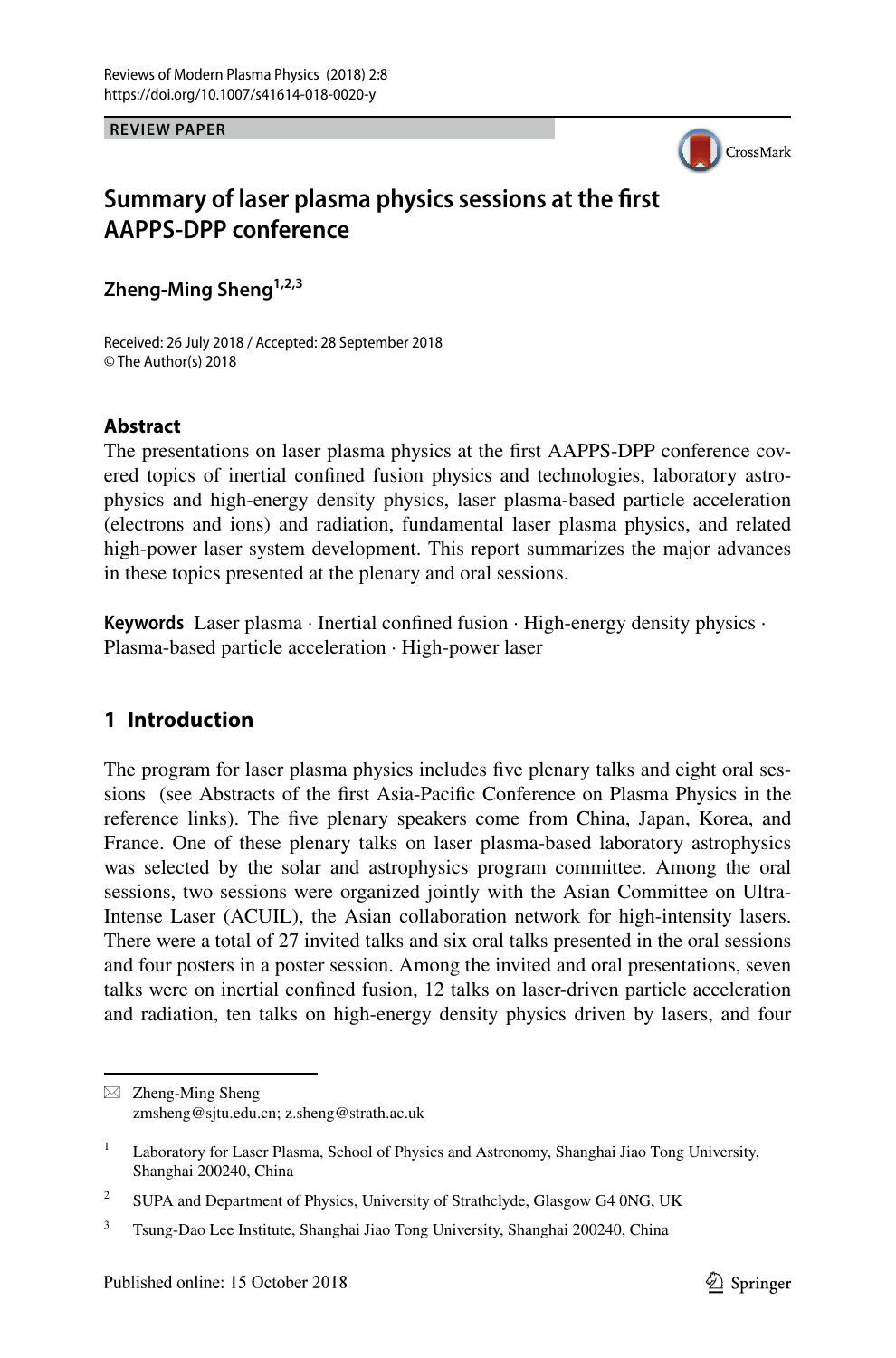talks on high-power laser systems and technologies. There were fve invited and oral presentations from France and UK. In this summary report, I try to highlight the main reported progresses in the four diferent topics with the help of many speakers. A concluding remark is made at the end of the summary.

### **2 Inertial confned fusion driven by lasers**

The investigation on inertial confned fusion (ICF) remains one of main interests in laser plasma and is one of the main drive forces for the development of this area ever since 1970s (Kaw [2017\)](#page-20-0). Even though tremendous new progresses have been made in the central hotspot ignition scheme for ICF driven by the indirect-drive (ID) approach and direct-drive (DD) approach (Hurricane et al. [2014](#page-20-1); Campbell et al. [2017\)](#page-19-0), there are still signifcant challenges regarding fusion ignition and fusion energy (Edwards and Danson [2015\)](#page-20-2). Experiments on NIF in LLNL suggest that both peak ablation pressure and the implosion velocity need to be further enhanced, and the hydrodynamic instabilities need to be further controlled to improve the implosion symmetry. New ignition schemes for ICF are still highly desired to push the ICF research forward.

The plenary talk by He [P1] reported a novel hotspot ignition scheme for ICF driven by a so-called hybrid-drive (HD) approach (He et al. [2016\)](#page-20-3). This is, however, not just simply combining the laser ID and DD approaches. This scheme runs in two phases. In the frst phase, a layered fusion fuel capsule inside a spherical hohlraum is ablated by lower ID radiation temperature, resulting in the pre-compression of fusion fuel and the formation of a long-scale corona plasma. In the second phase, the DD lasers are injected and absorbed near the critical surface, generating a supersonic electronic-thermal wave (ETW). The ETW is significantly smoothed during propagation in the long-scale ID corona plasma and fnally slows down to a sonic ETW. This process behaves like a "snow plow", piling up the low corona plasma density into the high-density platform between the sonic wave front and the ID ablation front, and resulting in a far higher HD plasma pressure than the ID ablation pressure. The resulting HD pressure not only strongly suppresses the hotspot deformation and the hydrodynamic instabilities, but also provides a large PdV work on the hotspot and results in non-stagnation ignition according to their simulation. The experiments on the boosted HD pressure and smoothing efect of supersonic ETW are being carried out at the ShenGuang (SG)-III laser facility (Zheng et al. [2016,](#page-22-0) [2017](#page-22-1)).

In his plenary talk, Miquel [P13] presented an overview on the Laser Megajoule (LMJ) program in the French Alternative Energies and Atomic Energy Commission (CEA). The French Fusion program combines the physics models, numerical simulation and experimental validation (Miquel [2016](#page-21-0)). Six experimental confgurations have been defned during the ramp-up of LMJ. LMJ has been working in the second configuration  $(2 \text{ bundles} = 16 \text{ beams}, 60 \text{ kJ}, 4 \text{ diagnostics})$ since the end of 2016, providing good overall performances. Three other bundles are mounted and will be activated the next year (third confguration, 150 kJ, 10 diagnostics). Three activities are performed at the same time: mounting of new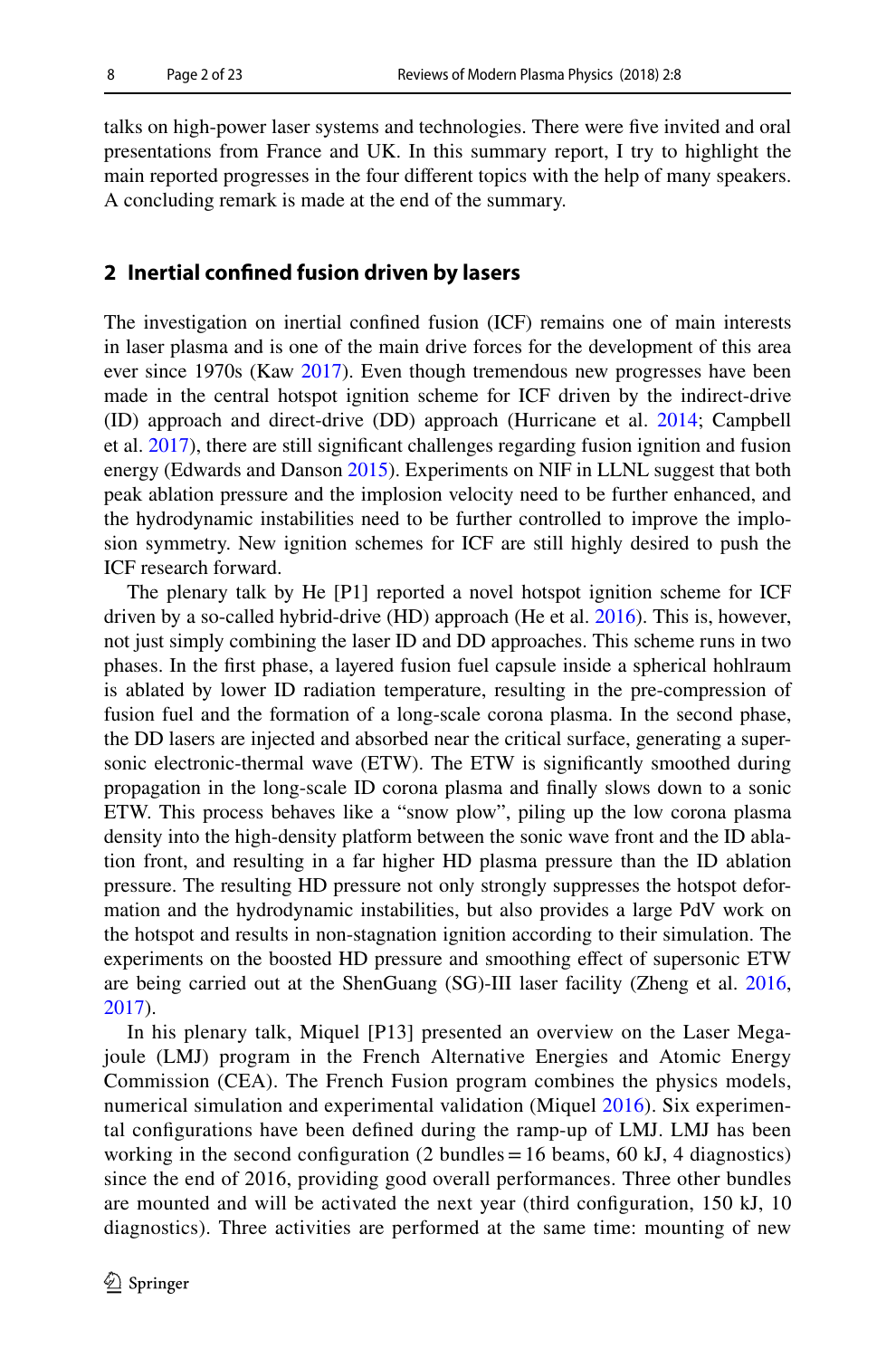bundles, commissioning of the previous assembled bundles, and physics experiments. CEA is developing a thematic approach on LMJ and has defned eight experimental topics for the simulation program. Several physics campaigns have been performed since 2014 and have addressed three of these topics. About ten experiments are planned till 2019 and will address six diferent topics. The frst implosions with  $D2 + Ar$  capsules are planned in 2019. In addition, associated with the LMJ, the PETAL laser has been developed (Batani et al. [2014](#page-19-1); Casner et al. [2015](#page-19-2)). This is a multi-PW beam coupled to LMJ, which ofers the opportunity to study a wider area of physics. A record of 1.2 PW (840 J–700 fs) was obtained in 2015. Pulse duration was improved (570 fs) and should bring the power to 1.8 PW. For academic access to LMJ-PETAL, two calls of proposals for 2017–2020 have received a great success (25 proposals), and six experiments have been selected by the international scientifc advisory committee. LMJ-PETAL was ready for the frst international academic experiments in December 2017.

To achieve ICF fusion ignition, it is required that a hohlraum should produce a very high symmetric X-ray drive in the ID approach (Lindl [1995;](#page-21-1) Atzeni and Meyerter-Vehn [2004\)](#page-19-3), which remains a major challenge for ICF. In the invited talk by Lan [L-I21], a novel spherical hohlraum with six cylindrical laser entrance holes (LEHs) of octahedral symmetry was presented, called as the octahedral spherical hohlraum (Lan et al. [2014a,](#page-20-4) [b,](#page-20-5) [c\)](#page-21-2). It is shown that such a hohlraum can not only provide the capsule a radiation drive with natural, robust and very high symmetry without any supplementary technology, but also a high-energy coupling efficiency from the hohlraum to the ignition hotspot. Since 2013, considerable progresses have been made in the design of the octahedral spherical hohlraum (Huo et al. [2014;](#page-20-6) Li et al. [2015](#page-21-3); Shu et al. [2015;](#page-22-2) Duan et al. [2015](#page-20-7); Cao et al. [2017](#page-19-4); Lan et al. [2016\)](#page-21-4). Meanwhile, a series of experiments of the Spherical Hohlraum Campaign (SPHC) have been performed on the ShenGuang laser facilities in Shanghai and Mianyang in China to test its performance (Huo et al. [2016a](#page-20-8), [b](#page-20-9); Xie et al. [2016](#page-22-3); Chen et al. [2017;](#page-19-5) Li et al. [2017c;](#page-21-5) Shu et al. [2018\)](#page-22-4). Finally, it is proposed to use  $2\omega$  lasers for future ignition facilities with a confguration designed for the octahedral spherical hohlraum and to use a foam wall to increase the coupling efficiency from the laser to the capsule (Lan and Song [2017](#page-21-6); Chen et al. [2018\)](#page-20-10).

In indirect-drive ICF, the symmetric radiation drive is critical to the capsule implosion but difcult to achieve due to the non-uniform laser radiation inside the hohlraum. Nevertheless, the angular distribution of the radiation fux escaping from the hohlraum LEH is sensitive to non-uniform radiation properties such as laser spot and plasma motion, which therefore provides an efective way to study the hohlraum radiation properties. The invited talk by Yang [L-I24] reported an experimental investigation on the hohlraum radiation properties through the angular distribution of the radiation temperature performed on the SG-III prototype in Mianyang. Comparison between the experimental observations and the two-dimensional radiationhydrodynamic simulations was carried out (Zhang et al. [2014,](#page-22-5) [2016a,](#page-22-6) [b;](#page-22-7) Hao et al. [2014](#page-20-11); Yang et al. [2014\)](#page-22-8). The diference between the 2D simulations and the real 3D efects caused by limited beam numbers on SG-III prototype laser facility was considered, and the infuence of power balance and pointing accuracy of laser beams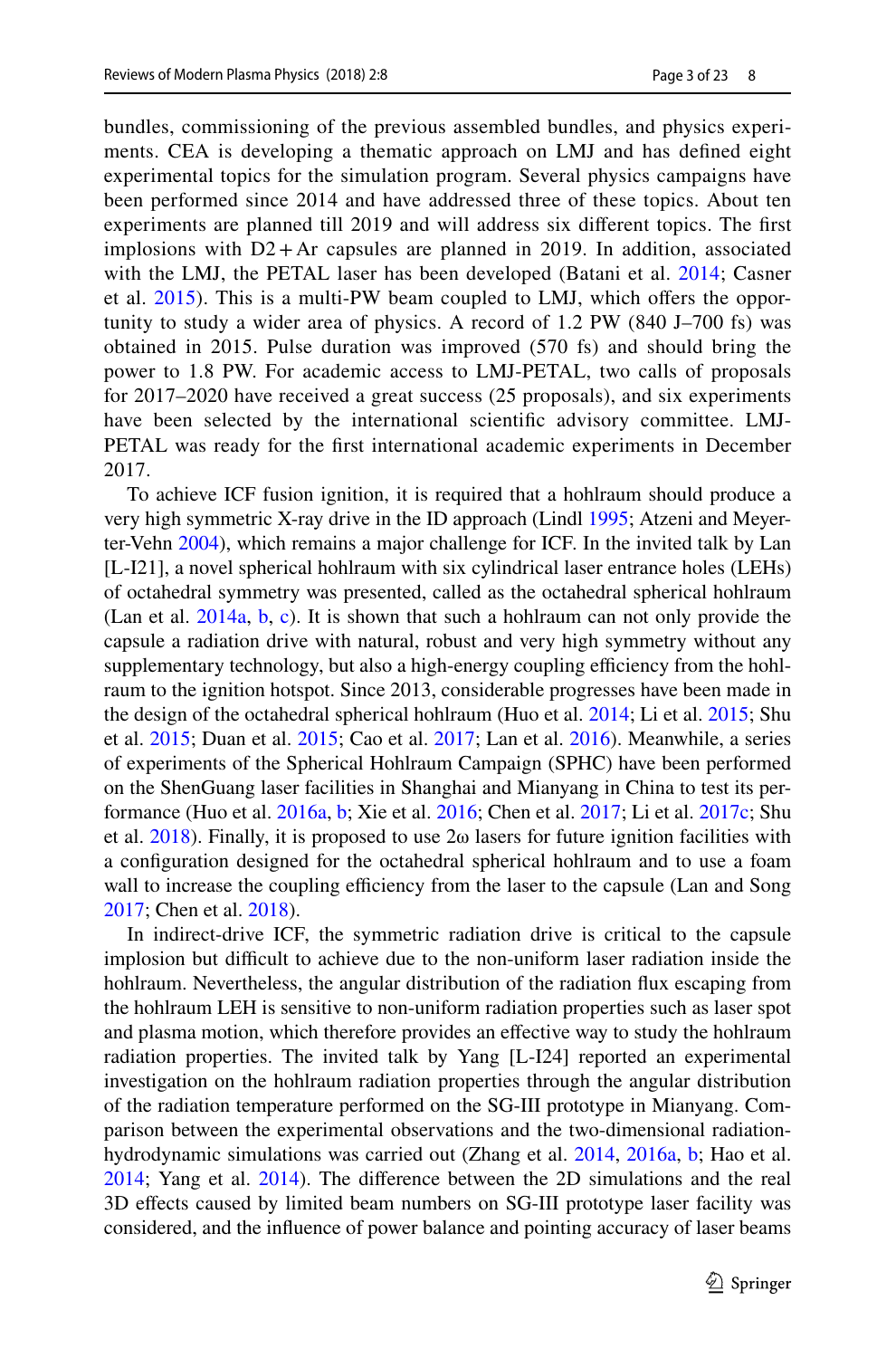on the measured results was evaluated. Both vacuum- and gas-flled hohlraums were used to study the non-uniform radiation properties by investigating the angular distribution of the X-ray fux.

In addition to the conventional ICF schemes of central ignition, there were some talks on advanced ignition schemes, for example, the fast ignition (FI) scheme (Kodama et al. [2001](#page-20-12)). Gu [L-I16] reported their experimental and theoretical progresses on fast ignition (FI). By use of SG-II upgraded (SG-IIU) laser facility in Shanghai, delivering totally 24 kJ nanosecond laser (8 beams) for compression and 1 kJ at 10 ps heating laser, several decomposed and integrated FI experiments were performed recently (Gu et al. [2015\)](#page-20-13). Pre-compression experiment was carried out to obtain the density and area density of the cone-in-shell FI target driven by the indirective approach. Some fat-target experiments were used to test the capability of the picosecond laser. Based on these decomposed experiments, the integrated experiments via the cone scheme were performed and a 200-fold neutron enhancement was observed. The results confrmed the favorable heating efect of the picosecond lasers, where the heating efficiency can reach about 10% calculated from the measurements of neutron yields, density and spot size. Following these encouraging results, they have planned to carry out more FI experiments with their scheme in the future.

In recent years, it is found that high magnetic felds may signifcantly improve the performance of ICF both for conventional schemes and fast ignition schemes. For fast ignition, electron guiding by external magnetic felds in dense plasma was demonstrated by experiments, as presented in the talk by Santos [L-I21]. Using highenergy ns pulses, they observed that a single-turn coil produced discharge currents of 100 kA and then magnetic fields  $\sim$  500 T were generated, as measured by proton defectometry and high-frequency bandwidth B-dot probes (Santos et al. [2017,](#page-21-7) [2015](#page-21-8); Law et al. [2016](#page-21-9); Morace et al. [2017](#page-21-10)). Hot electrons ejected from the irradiated cathode provide the source for the quasi-static super-Alvénic current (Tikhonchuk et al. [2017](#page-22-9)). The magnetic feld was successfully applied in experiments of lasergenerated relativistic electron transport into solid matter. The imposed magnetic field of ~600 T yielded an unprecedented enhancement of a factor five on the relativistic electrons energy–density fux at 60 µm depth as compared to unmagnetized transport conditions. The transported electron beams were characterized by imaging the coherent transition radiation emitted from the targets' rear surface in conjunction to benchmarked 3D PIC hybrid simulations, which were coupled to a coherent transition radiation post-processor. Under optimized experimental parameters, 70% of the electron beam energy is transported to the rear side within the size of the electron beam source (Bailly-Grandvaux et al. [2018\)](#page-19-6).

Based upon the numerical simulation, Wang [L-I25] presented a magnetically assisted (MA) scheme for fast ignition. He and his collaborators developed an integrated simulation approach (Wang et al.  $2015a$ ), the so-called "two-system PIC" model, in which the fast electron generation by laser–plasma interactions and electron transport in real-density plasma (up to 300 g cm<sup>-3</sup>) can be simulated integratedly. In this way, the energy coupling from the laser to the target core region can be calculatedly self-consistently. In their simulations, they changed the density scale length of preplasmas, corresponding to diferent laser contrasts and found that the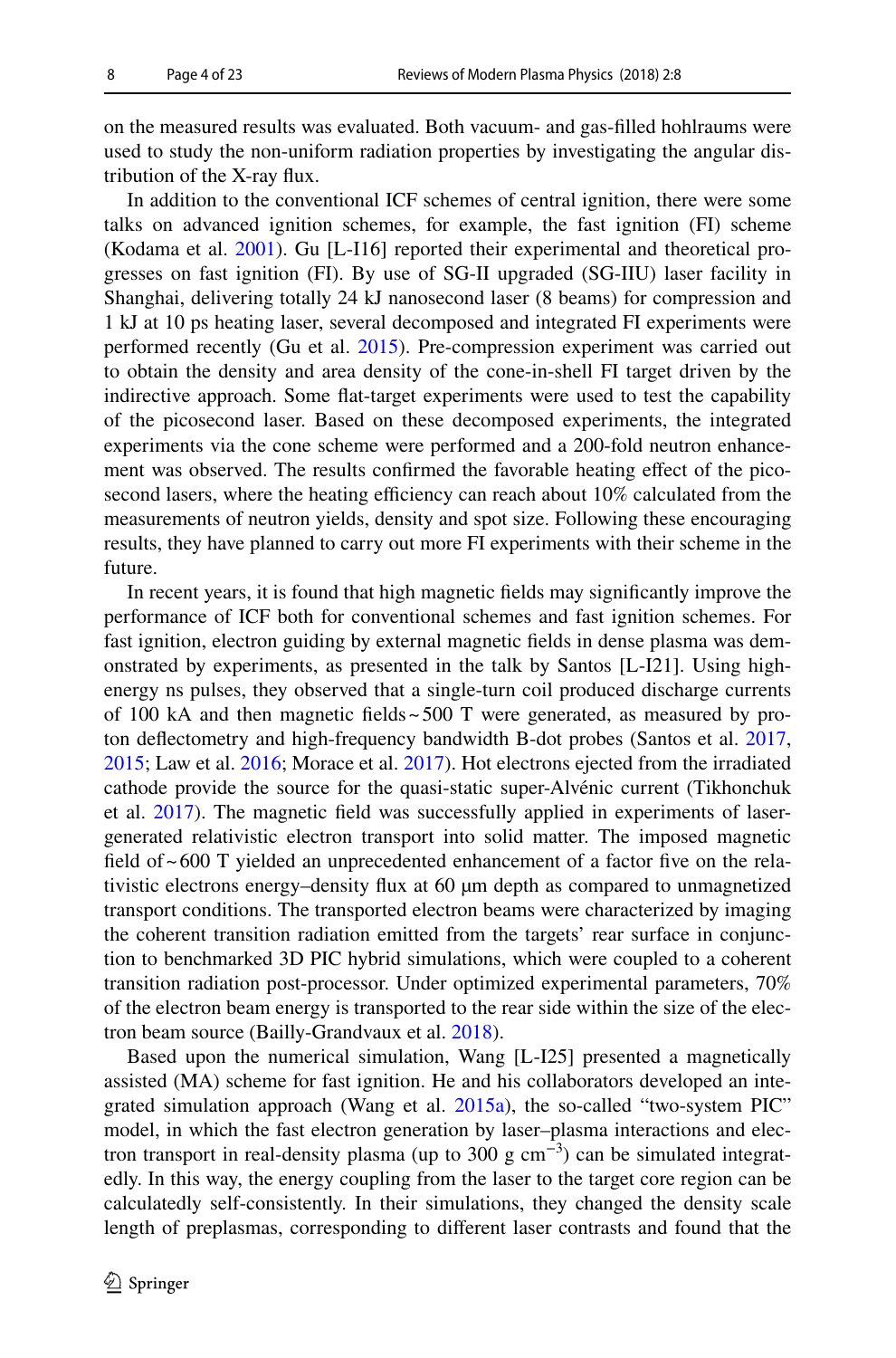preplasmas in the cone had signifcant efects on laser-to-core coupling (Wang et al. [2015b](#page-22-11)), which may explain the discrepancy found in diferent experiments with the cone scheme (Key et al. [2008](#page-20-14); Theobald et al. [2011](#page-22-12); Shiraga et al. [2011\)](#page-21-11). To reduce the preplasma efect, they proposed the MA fast ignition scheme using a cone-free target supplemented by an external 20-megagauss magnetic feld to guide the fast electron motion (Wang et al. [2015b\)](#page-22-11). It was found that laser-to-core coupling with this scheme can reach 14%, which is much higher than that without the magnetic feld and that with the cone scheme, typically at around 2 and 6%, respectively. More recent simulations suggest that fusion ignition conditions may be reached with heating lasers at the 30 kJ level (Wang et al. [2016](#page-22-13)).

Some progress in block ignition scheme was presented by Wang [L-I3]. Fusion reactions of protons with the boron isotope 11 (HB11) can be considerably enhanced when PW laser pulses in picosecond duration are used to ignite fusion in a nonthermal way by direct conversion of laser energy into acceleration of plasma blocks, which have charge neutrality (Hora et al. [2015\)](#page-20-15). This block acceleration was discov-ered before (Sauerbrey et al. [1996\)](#page-21-12), which may be used to solve the difficulties of the HB11 reaction (Hora et al. [2010\)](#page-20-16). Preliminary experimental results were reported by some European groups (Picciotto et al. [2014](#page-21-13)). A further improvement is due to measurements of an avalanche reaction (Hora et al. [2015,](#page-20-15) [2016](#page-20-17)) that was explained by elastic nuclear collisions in non-equilibrium plasmas (Eliezer et al. [2016](#page-20-18)). Furthermore, properties of the plasma explosion process were studied recently by Wang's group with multi-fuid hydrodynamics and PIC simulation (Li et al. [2017a;](#page-21-14) Xu et al. [2016](#page-22-14)).

Shigemori [L-I23] presented a talk on a new type of ablators for direct-drive ICF targets. Both the neutron yield and areal density for ICF ignition depend signifcantly on the level of laser imprinting (Nora et al. [2014](#page-21-15)). To mitigate the laser imprinting, investigations were carried out previously by thermal smoothing (Obenschain et al. [2002;](#page-21-16) Karasik et al. [2015](#page-20-19); Nishikino et al. [2002\)](#page-21-17). However, thermal smoothing is not efective either for long wavelength perturbations or when the efective separation distance between laser absorption region and ablation front is small in very early timing. Recently, they performed experimental investigation on the effects of diamond strength on surface perturbation due to the irradiation nonuniformity. In experiments, the target foils were irradiated with a foot pulse at the intensity of  $4.0 \times 10^{12}$  W/cm<sup>2</sup> (low foot) or  $5.0 \times 10^{13}$  W/cm<sup>2</sup> (high foot). The foils were subsequently accelerated by uniform main pulses of  $\sim 10^{14}$  W/cm<sup>2</sup>. For irradiation non-uniformity  $\sim$  10%, the experimental results show that the imprinting amplitude (fundamental) was reduced for the diamond foil due to the material compressibility, in good agreement with 2D hydrodynamic simulation results.

### <span id="page-4-0"></span>**3 Laser‑driven particle acceleration and radiation in plasma**

Laser-driven particle acceleration and radiation in plasma have been topics of significant interest in the last two decades with the advancement of high-power laser technology. In the recent decades, because of signifcant investment in Asian countries,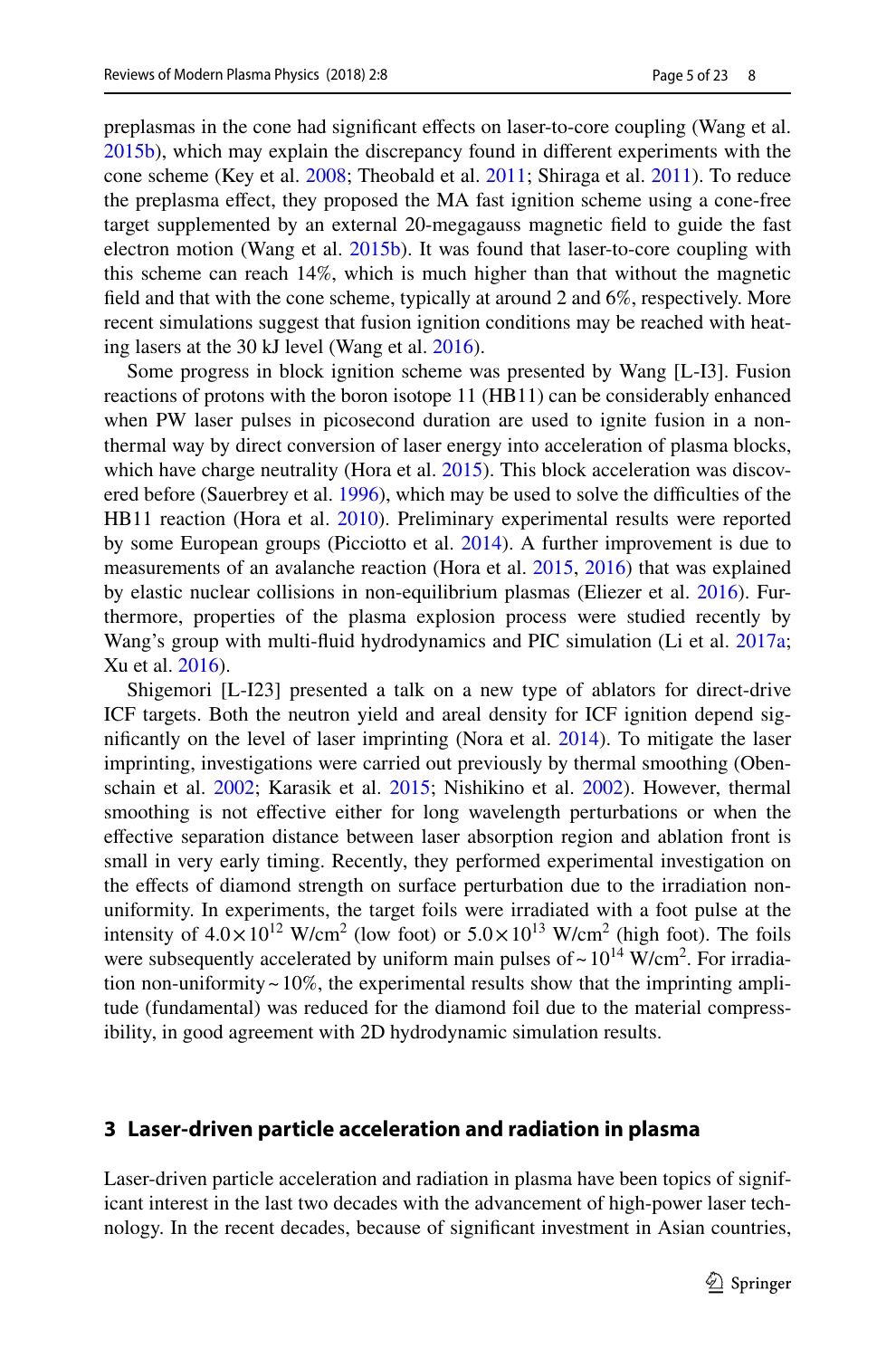in particular, in China, Japan, Korea, and India, both laser facilities and research outputs are at high levels. These are partially refected in the presentations at this conference.

#### <span id="page-5-0"></span>**3.1 Laser plasma‑based electron acceleration**

Laser wakefeld acceleration (LWFA) of electrons has a great potential for future compact accelerators due to its extremely high acceleration gradients (Tajima and Dawson [1979\)](#page-22-15). Significant progress has been made in the last two decades in this area, which was built upon the new understanding of the related physics and the technical development of ultrashort high-power lasers and plasma targets. Currently, major efforts are being made for the improvement of the electron beam quality (low energy spread, small emittance, high stability) (Esarey et al. [2009\)](#page-20-20), enhancement of beam energy (Wang et al. [2013;](#page-22-16) Kim et al. [2013;](#page-20-21) Leemans et al. [2014](#page-21-18)), and the development of various radiation sources from the accelerated electrons for applications (Giulietti [2016](#page-20-22)).

With multi-PW laser pulses, LWFA has the possibility to produce over 10-GeV electron beams in a single stage with an acceleration distance of a few tens of centimeters. With conventional linear accelerators, it requires kilometer scale of acceleration distance to obtain the same energy level. In the plenary talk, Kim [P 7] presented an overview of LWFA and relevant activities at the Center for Relativistic Laser Science (CoReLS) in Gwangju, Korea. Multi-GeV beams have been demonstrated in the last few years (Kim et al. [2013,](#page-20-21) [2017](#page-20-23)). Recently, one of the two PW beamlines has been upgraded to a 4-PW 20-fs laser to explore relativistic laser–plasma interactions and strong feld QED efects (Sung et al. [2017](#page-22-17)). The interaction chamber for LWFA was upgraded to accommodate the 4-PW laser pulses and performed commissioning experiments in 2017. In the commissioning experiments, electron beams at ~4.5 GeV with an energy spread about 20% was obtained by focusing a positively chirped 30-fs 52-J laser pulse by F/50 spherical mirror on a 7 cm gas medium at the density of  $1.5 \times 10^{18}$ /cm<sup>3</sup>. The gas medium was designed to be length variable with uniform gas density by combining the advantages of slit nozzle and gas cell, named as "Slitcell" (Aniculaesei et al. [2018\)](#page-19-7). The mixed gas will be used to test ionization injection for reduced beam energy spread and higher electron energy over 10 GeV, which can be applied to generate bright gamma rays by Compton backscattering as well as to investigate the strong feld QED efects via the laser electron collision.

In the plenary talk, Hosokai [P21] reported the status of the LWFA research project under the ImPACT-UPL Program in Japan. This 5-year program starting from 2014 was funded by Japanese government for promoting innovative and high-impact R and Ds. As one of the projects of this program, Project 1 on LWFA and XFEL aims to realize repeatable GeV class accelerator with the staging LWFA scheme. With electron energy gain over 1 GeV in 10 cm, energy spread less than 1%, beam divergence less than 1 mm mrad, the beam could be used to generate 1 keV X-ray beam by a microundulator with a length of 10 cm or less. Plasma micro-optics (PMO) as one of key techniques for stable beam generation provide excellent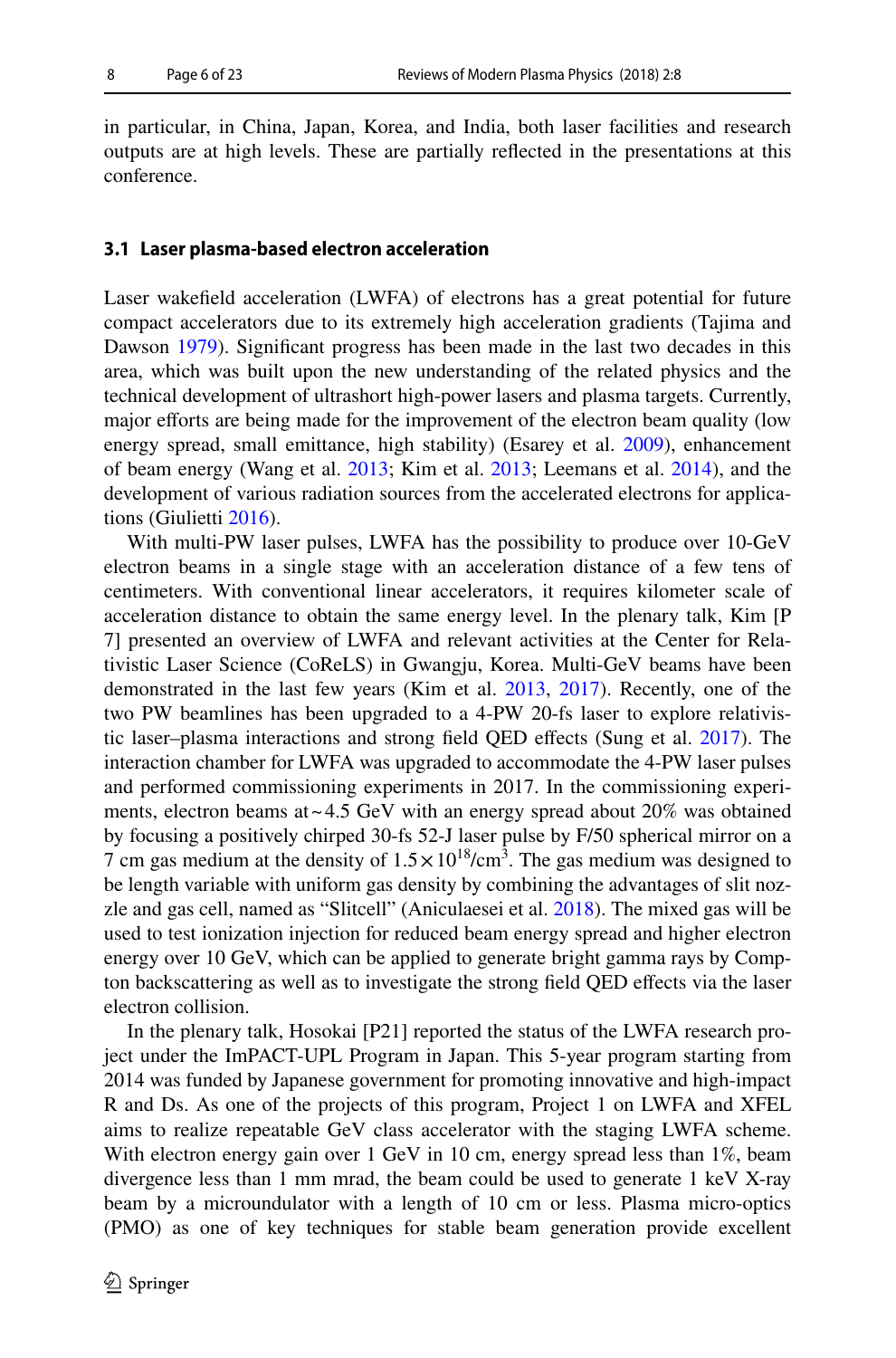stability of electron beams (Mizuta et al. [2012;](#page-21-19) Nakanii et al. [2015](#page-21-20)), which can be produced by laser prepulses. Staging LWFA (Injector booster scheme) had been demonstrated. A new LWFA Platform at SPring-8/SACLA is under construction, which will enable them to test Staging LWFA in full scale.

To improve the acceleration quality, detailed acceleration structure should be measured and controlled. In the talk given by Hua [L-I8], it was reported that a high-energy (70 MeV) fs LWFA electron beam can be used to probe the field structure of plasma wake. The highly transient, microscopic wakefeld is reconstructed from the density-modulated ultrashort probe bunch after it has traversed the wake. This technique enables visualization of wakefeld and its evolution in low-density plasmas, and is a new diagnostic tool for the study of wakefeld acceleration (Zhang et al. [2017\)](#page-22-18).

Li and Leng [L-I9] reported their progresses on LWFA at Shanghai Institute of Optics and Fine Mechanics (SIOM), CAS. Based on the front end of 10 PW laser, they built a 200 TW/1–5 Hz Ti: sapphire laser system with good performance for driving LWFA. In particular, they had demonstrated the generation of high-brightness electron beams from a 2-stage LWFA, the maximum 6-D brightness∼6.5×10<sup>15</sup> A/m<sup>2</sup>/0.1% with charge 10–80 pC in the energy range of 200∼600 MeV (Wang et al. [2016\)](#page-22-19), which is comparable with the state-of-the-art LINAC drivers. Based on the high-quality electron beams, Compton scattering gamma rays were obtained with a peak brilliance of ~  $3 \times 10^{22}$  photons s<sup>-1</sup> mm<sup>-2</sup> mrad<sup> $-2$ </sup> 0.1% BW at 1 MeV (Yu et al. [2016a](#page-22-20), [b\)](#page-22-21). Furthermore, LWFA-based soft X-ray FEL at 30 nm is in progress with undulator emission measured and a 6 m long TGUundulator is installed. Some of their other activities related to the development of multi-PW high-power laser systems were also introduced as described in Sect. [5](#page-17-0) of this report.

Chen [L-I18] reported their eforts on electron injection control in LWFA to obtain high-quality beam acceleration via ionization injection, frst proposed by their group in 2006 (Chen et al. [2006\)](#page-19-8). Two optimized ionization injection schemes had been proposed and demonstrated via numerical simulation. By use of certain initially unmatched laser pulses, the electron injection can be constrained to the very front region of the mixed gas target, typically in a length of a few hundreds of micro meters determined by laser-driven bubble deformation. As a result, the fnal electron energy spread is largely reduced. It is called self-truncated ionization injection (Zeng et al. [2014\)](#page-22-22), which was demonstrated experimentally in Shanghai Jiao Tong University (Mirzaie et al. [2015](#page-21-21); Hafz et al. [2016](#page-20-24)). In the second scheme, using two laser pulses with fundamental frequency and high harmonics co-propagating in a gas target, ionization injection can be further controlled by proper choice of the two laser feld amplitudes. Due to the phase velocity diference of the two color pulses, the injection length can be controlled within a short distance of few tens of micrometers. Electron beam with ultralow energy spread less than one percent was demonstrated numerically (Zeng et al. [2015\)](#page-22-23).

Zhang [L-I20] presented an X-ray laser-driven wakefeld accelerator in a nanotube to further increase the acceleration gradient as compared to normal LWFA driven by lasers in optical wavelength. It has been proposed before that electron acceleration gradients can be much enhanced to the TeV/cm level when the wakefeld is driven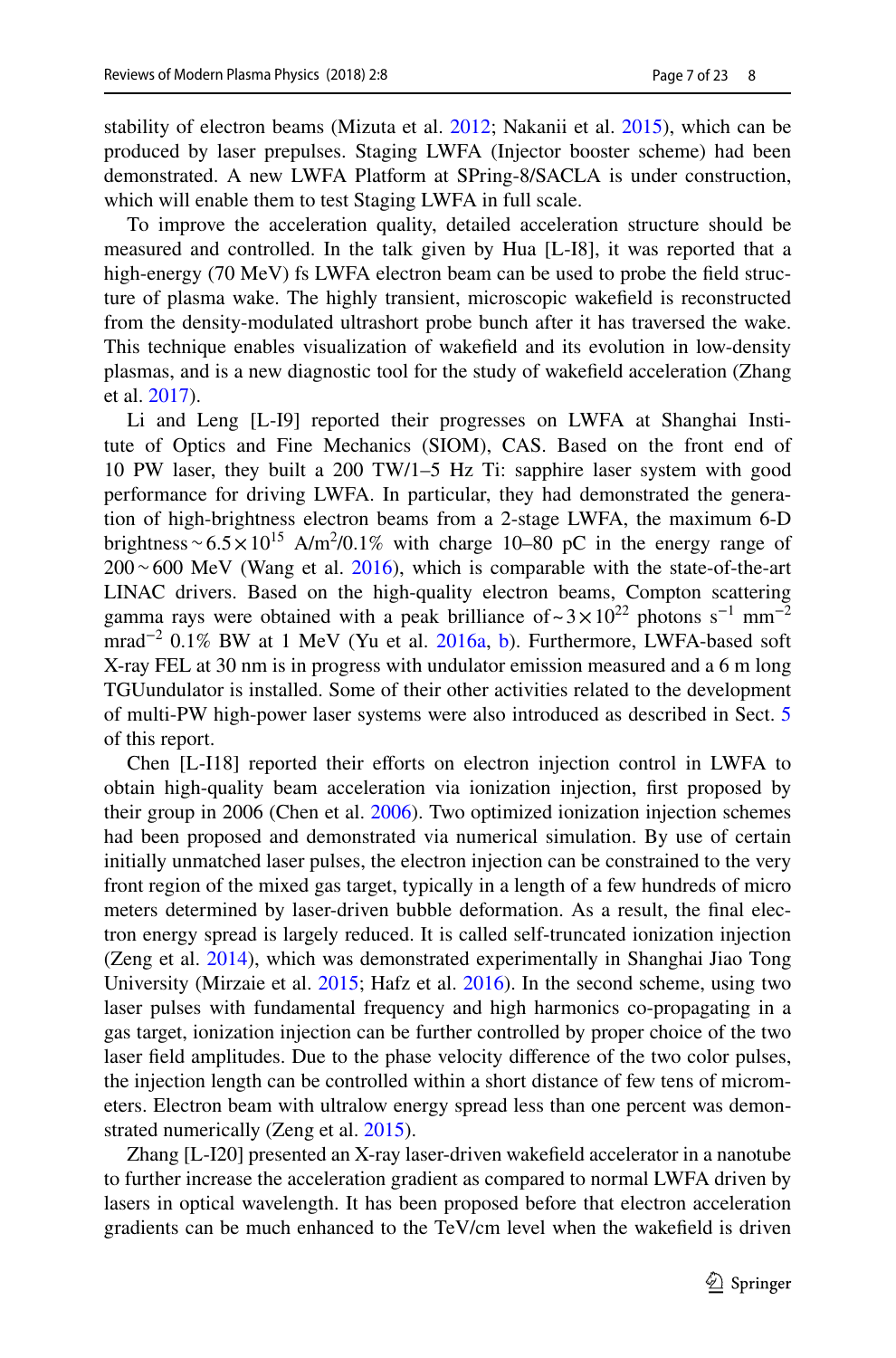in metallic crystal (Chen et al. [1986](#page-19-9); Tajima and Cavenago [1987\)](#page-22-24). Here the wakefeld is induced by a coherent, ultrashort X-ray pulse guided by a nanoscale channel inside a solid material. Two-dimensional particle-in-cell simulations show that an acceleration gradient of TeV/cm is attainable, which is about three orders of magnitude higher than that of the normal plasma-based wakefeld accelerations in lowdensity plasma. In addition to particle acceleration, the scheme can also produce high energy photons at tens of MeV (Zhang et al. [2016b](#page-22-7)).

Associated with LWFA in plasma, Sengupta [L-I7] presented their theoretical work on the breaking of relativistically intense longitudinal waves in plasma. They found that the wavebreaking occurs via a process called phase mixing. Phase mixing results in crossing of neighboring electron orbits due to the temporal dependence of phase diference between oscillating electrons. This temporal dependence of the phase diference between neighboring oscillating electrons can be caused by the background density inhomogeneity and/or relativistic mass variation efects. In particular, they found that the longitudinal Akhiezer–Polovin wave breaks via phase mixing at the amplitude well below its wavebreaking limit when it is longitudinally perturbed. Therefore, they believe that experiments depending on Akhiezer–Polovin wavebreaking limit for their interpretation may require revisiting. They further found that longitudinal waves in warm plasma also break via the process of phase mixing. A series of work had been published by their group on this topic (Verma et al. [2012;](#page-22-25) Sengupta et al. [2011;](#page-21-22) Mukherjee and Sengupta [2016a](#page-21-23), [b](#page-21-24)).

#### **3.2 Laser plasma‑based radiation and plasma photonics**

Based upon LWFA-produced electron beams, X- and gamma rays can be produced in plasma. Significant efforts have been made to improve their controllability, including the peak brightness, spectrum tunability, etc. In the same talk by Chen [L-I18] mentioned above, an all-optical synchrotron-like radiation source was discussed based on laser plasma acceleration either in a straight or in a curved plasma channel. With the laser pulse off-axially injected in a straight channel, the centroid oscillation of the laser pulse causes a wiggler motion of the whole accelerating structure including the trapped electrons, leading to strong synchrotron-like radiations with tunable spectra and with controllable polarization of the produced X-rays (Chen et al. [2016;](#page-19-10) Luo et al. [2016\)](#page-21-25). It was further shown that a ring-shaped synchrotron was possible in a curved plasma channel. Due to the intense acceleration and bending felds inside plasmas, the central part of the sources could be made within palm size, which is attractive for applications. Recent studies suggest that a curved plasma channel can be applied to staged LWFA for high-energy electron accelerators (Luo et al. [2018](#page-21-26)).

Besides wakefeld-based X-ray radiation sources, Qiao [L-I30] presented their studies on the brilliant gamma ray emission from near-critical plasma with ultraintense laser pulses. A novel resonant acceleration scheme was found for generating dense relativistic electron bunches and emitting brilliant γ-ray pulses (Liu et al. [2013](#page-21-27), [2015](#page-21-28)), where the laser frequency matches that of electron betatron oscillation under quasi-static electromagnetic felds in plasma. 3D PIC simulations show that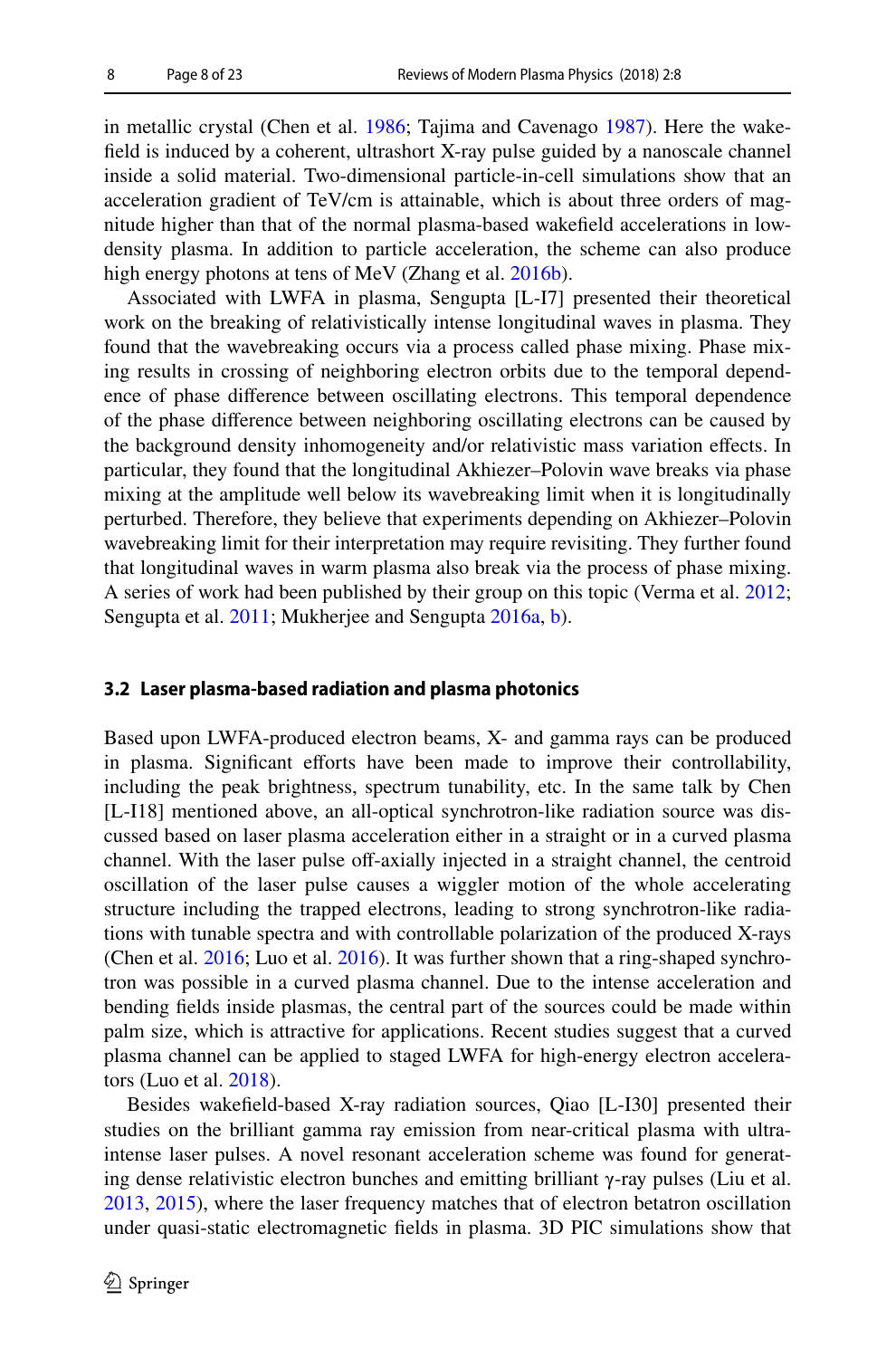brilliant γ-ray radiation with energy of 3 J and brightness of  $10^{24}$  photons/s/mm<sup>2</sup>/  $mrad<sup>2</sup>/0.1%$  BW (at 3 MeV) can be produced using circularly polarized lasers at intensity  $10^{22}$  W/cm<sup>2</sup>, where the induced quasi-static longitudinal magnetic fields play a signifcant role (Zheng et al. [2005\)](#page-22-26). It was found that the total number of radiated photons scales as  $a^2/(S)^{1/2}$  and the conversion efficiency scales as  $a^3/S$ , where  $S = (n_e/n_e)a$  and the variable *a* is the laser-normalized amplitude (Chang et al. [2015,](#page-19-11) [2017](#page-19-12)). Further studies show that if the laser intensity is increased to  $10^{23}$  W/cm<sup>2</sup>, the quantum electrodynamic (QED) effects are favorable for electron trapping and resonance acceleration, resulting in production of brilliant γ-ray pulses with brightness of  $10^{25}$  photons/s/mm<sup>2</sup>/mrad<sup>2</sup>/0.1% BW at 15 MeV (Huang et al. [2017a,](#page-20-25) [b\)](#page-20-26).

Huang [L-I33] reported theoretical investigation on gamma ray production driven by ultra-intense lasers, where QED effect becomes significant (Huang [2015](#page-20-27)). The combination of ultra-intense lasers, the conventional accelerators and nuclear physics will provide a large scientifc research platform for laser–nuclear physics. He also proposed the laser Compton scattering gamma ray source based on the BEPCII facility in Beijing, which could be applied in X-ray/γ-ray calibration, photon nuclear physics, nuclear astrophysics,  $γ-γ$  collider, and basic QED/QCD physics.

In the last decade, there has been signifcant interest in the topic of plasma photonics, in which various plasma density structures were adopted to control the laser propagation for diferent applications from laser-driven particle acceleration to laser fusion. A few novel concepts have been proposed, such as plasma optical amplifers (Shvets et al. [1998](#page-22-27); Malkin et al. [1999;](#page-21-29) Ping et al. [2000;](#page-21-30) Trines et al. [2011](#page-22-28); Vieux et al. [2011;](#page-22-29) Weber et al. [2013\)](#page-22-30), plasma mirror (Thaury et al. [2008](#page-22-31)), plasma channel or lens (Esarey et al. [1996;](#page-20-28) Milchberg et al. [1996](#page-21-31); Ting et al. [1997](#page-22-32); Wang et al. [2011;](#page-22-33) Chen et al. [2016\)](#page-19-10), plasma grating (Sheng et al. [2003;](#page-21-32) Wu et al. [2005a,](#page-22-34) [b](#page-22-35); Yu et al. [2009](#page-22-36)), plasma optical modulator (Yu et al. [2016b](#page-22-21)), plasma polarizer (Weng et al. [2017](#page-22-37); Wang et al. [2015c](#page-22-38)), etc.

Related to plasma photonics, Pai [L-I4] reported a method for fabricating transient plasma structures with high-intensity laser pulses. Such plasma structures are useful for better control of laser–plasma interaction (Pai et al. [2005\)](#page-21-33). Programmable fabrication of longitudinal spatial structures in a gas jet was achieved using laser machining with a liquid–crystal spatial light modulator as the pattern mask (Lin et al. [2006\)](#page-21-34). These structures were used as programmable photonic devices in the development of laser-driven particle accelerators and plasma nonlinear optics driven by multi-terawatt lasers. Periodic plasma structures were used to achieve quasi-phase matching in relativistic harmonic generation (Kuo et al. [2007](#page-20-29)). By scanning the interaction length with the same method, tomographic measurements were carried out to resolve the injection/acceleration process in laser wakefeld accelerators and the amplifcation processes in plasma nonlinear optics (Pai et al. [2006](#page-21-35); Hsieh et al. [2006](#page-20-30); Chang et al. [2007](#page-19-13); Hsieh et al. [2008](#page-20-31)). By adding a transverse heater pulse into the axicon-ignitor-heater scheme for producing a plasma waveguide, a variable three-dimensionally structured plasma waveguide was fabricated (Hung et al. [2012\)](#page-20-32). Applications of laser-fabricated plasma structures in plasma nonlinear optics, particle acceleration and ultra-intense mid-infrared pulse generation were also discussed (Pai et al. [2010](#page-21-36)).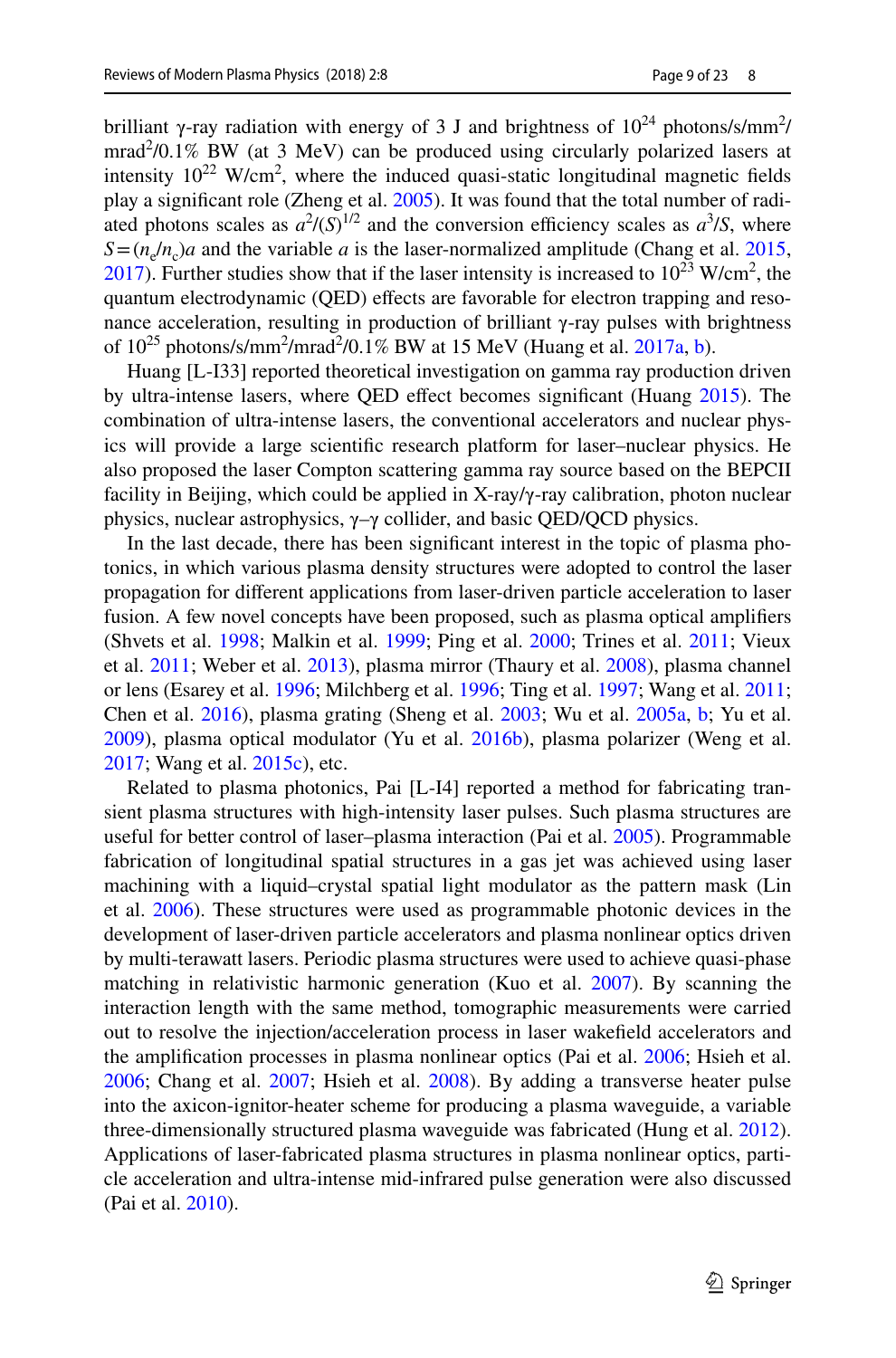Plasma mirrors are found to be an indispensable optical element for high-power laser systems, in particular, when the laser peak power is at the PW scale or above. Lee [L-O3] reported the double plasma mirror system developed for their 4 PW laser system to increase the laser pulse contrast. Refectivity of the double plasma mirror was measured as  $\sim$  70% which shows better performance compared to the refectivity measured with 1 PW laser system of~40%. Moreover, to avoid damage of some important equipment from the back-refected light, they tested some confgurations of two plasma mirrors.

#### **3.3 Laser‑driven ion acceleration and applications**

Laser-driven ion acceleration has attracted a great deal of interest in the last two decades due to its great potential of broad applications ranging from fundamental research to medical and industrial applications. Well-known mechanisms of ion acceleration include target normal sheath acceleration (TNSA), collisionless shock acceleration, radiation pressure acceleration (RPA), Coulomb explosion, and the combination of these mechanisms. Signifcant progress has been made in this topic (Daido et al. [2012;](#page-20-33) Macchi et al. [2013\)](#page-21-37). However, to realize real applications, more efforts are still required to improve the ion beam quality, e.g., enhancing the maximum energy, reducing the beam energy spread, increasing the stability and controllability (Schreiber et al. [2014;](#page-21-38) Wagner et al. [2014](#page-22-39)).

In his talk, Yan [L-I13] reported their experimental efforts in this direction. By integrating a laser ion acceleration device and beam transportation system, a plasma ion accelerator was constructed at Peking University recently. Proton beams with energy of 3–9 MeV, energy spread less than 1% and charge of 1–20 pC were obtained from this facility, where the proton energy stability can be smaller than 3% (Shou et al. [2017](#page-21-39)). This makes the laser plasma-based ion therapy more close to reality. Moreover, in their recent collaboration experiment with CoReLS in Gwangju in Korea using the PW laser in CoReLS, they had achieved 0.6 GeV carbon acceleration in cascaded acceleration by combining the RPA and TNSA mechanisms.

Murakami [L-I26] reported theoretical and numerical investigation on quasimonoenergetic proton generation for compact neutron sources. By irradiating ultraintense ultrashort laser pulses on nanosized cluster targets, protons were accelerated to a few MeV due to Coulomb explosion (Murakami and Mima [2009](#page-21-40)). In particular, the cluster targets were made of two or three atomic components to produce quasimonoenergetic protons. The 50–100 nm sized spherical targets were optimized in structure to provide a quasi-monoenergetic proton source, where the conversion efficiency from absorbed energy to proton kinetic energy amounts was as high as 30%. Neutrons are generated via the reactions between lithium and the protons. Optimizing the laser and target parameters, they maximized the coupling efficiency of neutron yields. A most salient feature of the optimized target is the hollow structure. As long as the quasi-monoenergetic proton beam overlapped with the peak of p-Li reaction rate, one can maximize the neutron production rate. The resultant neutrons are expected to have relatively low temperatures that are lower than a few 100 keV because of the endothermic reactions.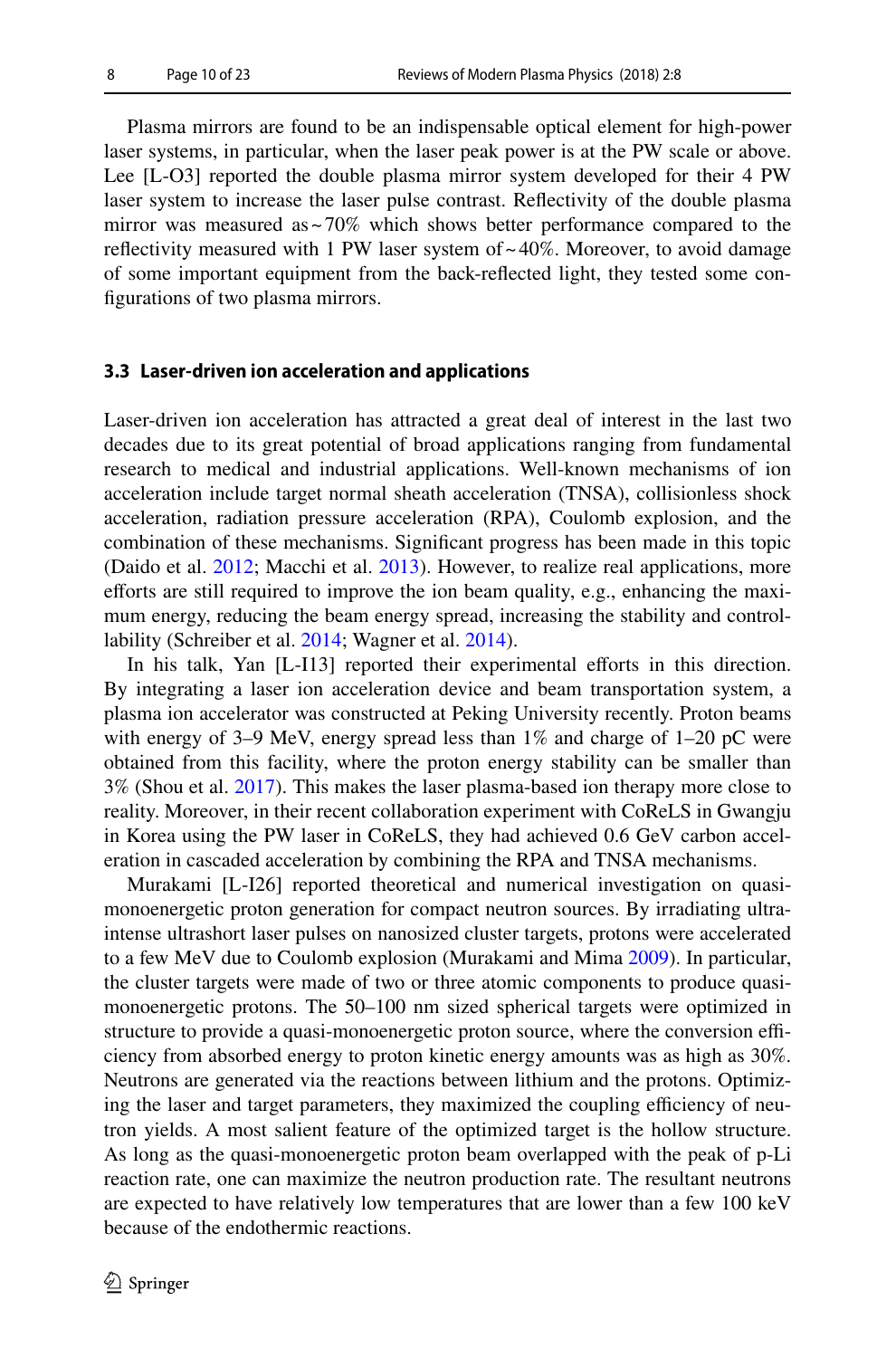Krishnmaurthy [L-I27] reported on the acceleration of neutral atoms in laserproduced plasmas. It was shown that laser plasma ion accelerators can be con-verted to compact-efficient MeV neutral atom accelerators (Rajeev et al. [2013,](#page-21-41) [2015;](#page-21-42) Malay et al. [2017\)](#page-21-43). In particular, with nanocluster exposed to intense laser pulses, it is possible to convert more than 90% of the accelerated ions to neutral atoms. Furthermore, Krishnmaurthy showed that even traditional ion generation mechanism like TNSA could be optimized to convert most of the fast ions to neutrals. The advantage of high brightness–low emittance of ion generation from ultrashort high-intensity laser plasma formed with solid targets are known and a neutral atom source with the same emittance characteristics is inconceivable with conventional techniques of fast atom generation. Thus, this fnding is an important addition to the feld of ion acceleration from intense laser-produced plasmas.

Yogo [L-I17] reported on ion acceleration mechanism driven by multi-picosecond PW laser pulses. They demonstrated that high-contrast multi-picosecond pulses were advantageous for proton acceleration. Laser-driven ion acceleration with the laser intensity ranging from  $10^{18}$  to  $10^{22}$  W/cm<sup>2</sup> is predominantly governed by the absorption mechanism of laser energy into hot electrons. In their experiment, it was found that the plasma electrons were heated beyond the typical scaling law (Yogo et al.  $2017$ ), which is often considered to be at the ponderomotive potential (Kemp and Divol [2012](#page-20-34)). The experiment was performed using LFEX laser of Institute of Laser Engineering (ILE), Osaka University, which provides four beams of 1.5 ps (FWHM) duration. By setting intervals of 1.5 ps between the four pulses, the overall pulse duration becomes 3 ps when two pulses are used and it becomes 6 ps when four pulses are used. The maximum laser energy in total was 1 kJ (250 J for each laser beam) and the intensity was  $2.3 \times 10^{18}$  W/cm<sup>2</sup> on the target. The focal spot diameter was set to be 60  $\mu$ m (FWHM), which made a benefcial efect on the electron recirculation around the target. When they expanded the pulse duration of the laser from 1.5 to 3 ps at the fxed laser intensity, the electron temperature was drastically enhanced up to 1.1 MeV, exceeding the ponderomotive potential around 0.2 MeV for the laser intensity of  $2.3 \times 10^{18}$  W/cm<sup>2</sup>. By extending the pulse duration from 1.5 to 6 ps with fixed laser intensity of  $10^{18}$  W/cm<sup>2</sup>, the maximum proton energy was improved more than twice (from 13 to 33 MeV). The proton energies observed were discussed using a plasma expansion model with enhanced electron temperature beyond the ponderomotive potential.

Related to the work reported by Yogo, Morace [L-I5] reported on further experimental investigation on electron and proton acceleration by use of the LFEX-GXII laser facility. They described a method to enhance the laser energy absorption into fast electrons without signifcant improvement of the laser beam specifcations through energy and intensity upgrades. By combining four beamlets with a small angle, hence having the interference patterns at the overlapping point, the laser absorption and the conversion efficiency from laser to hot electrons were much better than those with only one beam under the same laser energy and intensity. The four LFEX laser beamlets were focused on a 5  $\mu$ m Al foil followed by a single beamlet focused on the same type of target in diferent shots. A signifcantly higher hot electron temperature and proton peak energy, as well as laser-to-electron/proton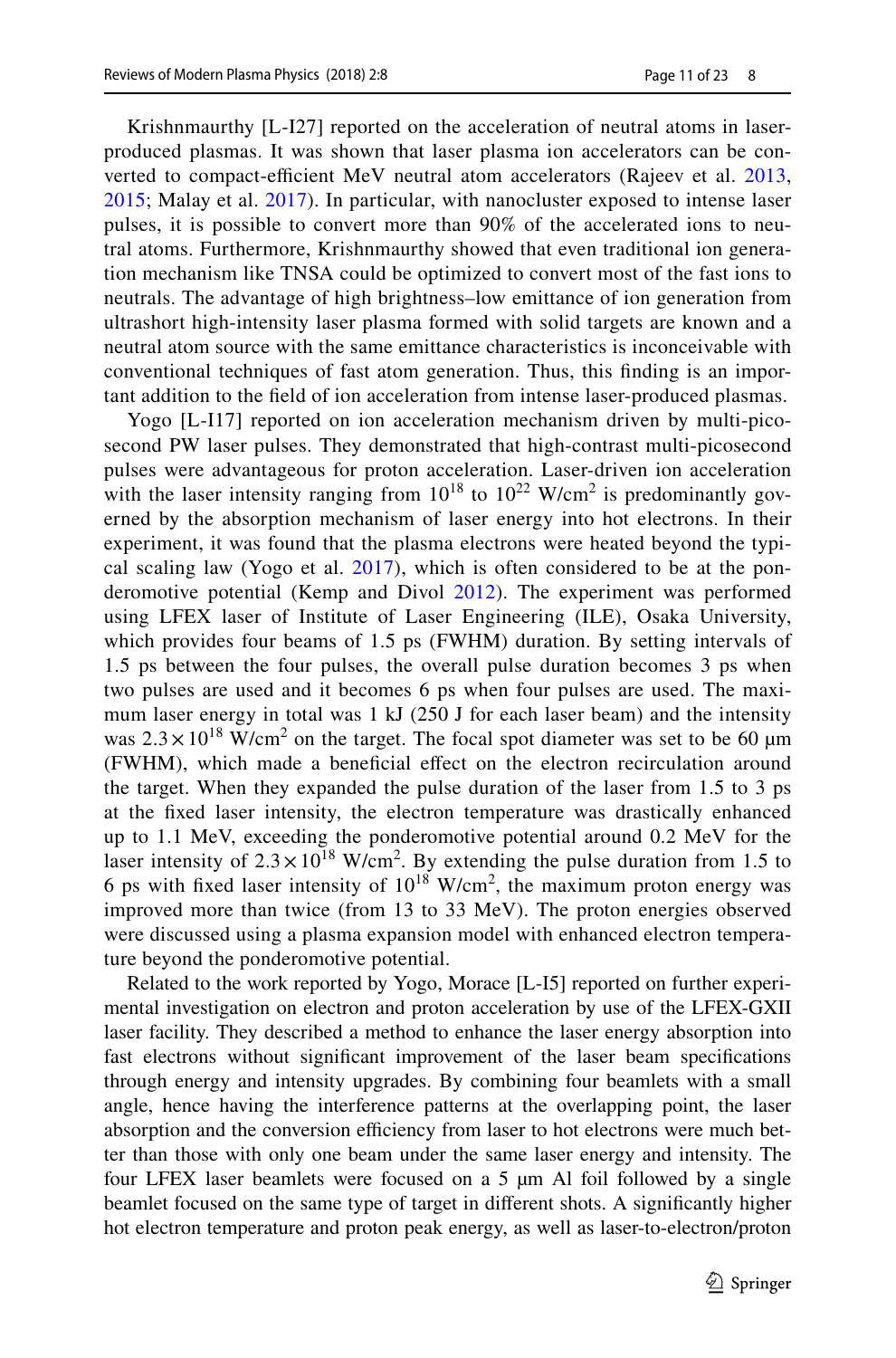energy conversion efficiency were measured in case of the four interfering beamlets. The strong azimuthal magnetic felds induced during the laser interaction dephase and de-couple the oscillating electrons from the laser feld, thus improving the absorption into fast electrons and protons.

Lee [L-I15] from Korea Atomic Energy Research Institute reported a new type of layered target for the generation of an energetic proton beam with narrow energy spread. In this target, the ion layer was embedded inside the foil target and ion acceleration if realized by utilizing a bulk electrostatic feld in the plasma (Kim et al. [2016](#page-20-35)). Under optimized target parameters, protons can be accelerated to around 300 MeV with quasi-monoenergetic spectrum under the peak laser intensity of  $10^{21}$  W/cm<sup>2</sup> based upon their numerical simulation. From their experiments carried out under the laser intensity of  $10^{19}$ W/cm<sup>2</sup> with the sandwich target of Cu 6  $\mu$ m +PC 2  $\mu$ m + Cu 0.5  $\mu$ m, they found some experimental evidence of the bulk acceleration. Future experiments are planned with lasers at higher peak power.

# **4 High‑energy density physics and laboratory astrophysics driven by lasers**

Usually high-energy density states of matter are obtained either using strong shocks from kJ ns-laser pulses or through isochoric heating of matter using short-pulse intense lasers. These two approaches are complementary: laser-driven shocks allow getting high densities (above solid state density) but relatively low temperatures (usually a few eV or a few 10 eV at most); Instead, short-pulse isochoric heating is limited to solid density but can achieve much higher temperatures. Such states of matter can be found in diferent astrophysical environments and in diferent schemes of laser fusion. These enable one to explore the extreme rich physics otherwise not easily accessible Drake [2006](#page-20-36); Remington et al. [2006](#page-21-44); Ichimaru [2017](#page-20-37)).

The plenary talk by Li [P 30] presented an overview of laboratory astrophysics studies in China by use of high-power lasers. The frst topic of their studies was on the magnetic reconnection (MR), which is believed to exist widely in space and astrophysical environment in diferent parameters. By use of quasi-static magnetic felds produced by high-power laser pulses, they reconstructed the topology of magnetic reconnection using the SG-II laser facility in Shanghai and the Gekko XII laser facility in Osaka. By use of laser-irradiated coil targets, they were able to produce strong magnetic feld as high as hundreds of Tesla (Zhu et al. [2015](#page-22-41)), which allowed them to investigate MR in various magnetic feld confgurations. Ejection of energetic electrons with a spectrum similar to that from solar fares was observed (Zhong et al.  $2016$ ). The second topic was about collisionless shock waves. It is supposed that many astronomical and astrophysical shock waves are collisionless. In their investigation, the collisionless shockwaves were generated by two counterstreaming laser-produced plasmas (Liu et al. [2011\)](#page-21-45). Numerical simulations indicate that the shockwaves are excited by electrostatic instability. The formation of plasma flaments was also observed, which is believed to be caused by the Weibel instability. Third, they investigated plasma jet formation and propagation. In particular, they observed a large angle defection of the jets when two high-density plasmas jets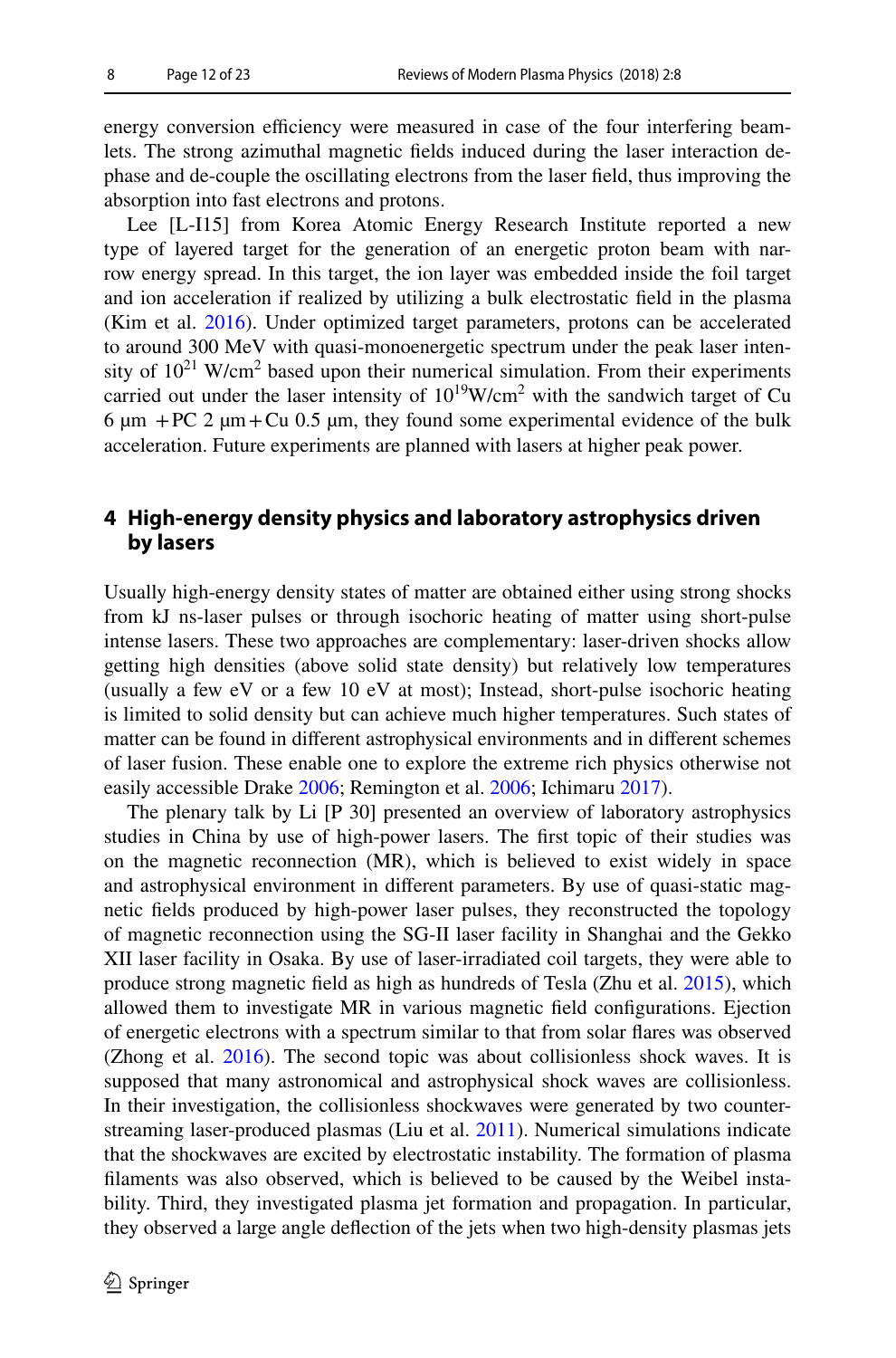propagate perpendicular to each other (Yuan et al. [2015;](#page-22-43) Zhao et al. [2016\)](#page-22-44), which could be relevant to some astrophysical observation, e.g., the HH110/270 system.

In his invited talk, Koenig [L-I1] presented their recent radiative hydrodynamic experiment on laboratory astrophysics. This is a joint investigation with groups from Japan, UK, and USA. For more than a decade, they have performed laboratory experiments in connection with astrophysical phenomena, to improve the understanding of radiation hydrodynamics (Vinci et al. [2005](#page-22-45)) and to validate numerical schemes and assumptions in simulations. Their recent experiments focused on highly radiative shocks in interaction with solid obstacles (Koenig et al. [2017\)](#page-20-38) (impact for molecular clouds physics) and Rayleigh–Taylor instabilities (RTI) that play a major role in astrophysical fuid dynamics. First, the highly radiative shocks in their experiments were generated in a low-density gas-flled cell obtained on the GEKKO XII laser facility. The shock waves were generated using an ablator-pusher target (CH/Au/Ti), designed to limit as much as possible the preheating produced by the hot corona. The propagation media was Xe or He gas, with the aim to compare radiative effect in each medium. High-velocity shock waves were generated (100–140 km/s) with a clear infuence of a radiative precursor on a spherical obstacle mimicking interaction with molecular clouds. Regarding the RTI instabilities, they might be responsible for the absence of spherical symmetry in the shape of the supernova remnant, and might affect the dissipation of the energy. Currently, models are often not accurate enough, as even the late-time behavior of a single-mode RTI is not well-known. In this context, they performed an experiment on LULI2000 to deepen our knowledge on highly nonlinear RTI. The two media for the development of the instabilities were, respectively, brominated plastic and low-density foam. The interface was initially modulated  $(120 \mu m$  wavelength with  $20 \mu m$  in amplitude). X-Ray radiograph using Pico2000 (80 J, 1 ps) was performed. In both cases, 2D radiative hydrodynamic simulations were performed with the FLASH code developed at Univ. Chicago.

Cho [L-I2] from GIST in Korea reported the study of warm dense plasmas with ultrafast X-rays. Series of time-resolved X-ray spectroscopy experiments were performed to investigate thermal properties and bonding of several elements in warm dense matter (WDM) conditions, where the thermal energy is comparable to the Fermi energy and the ions are strongly coupled. For warm dense Cu, the electron–ion relaxation was determined experimentally, and compared with various theoretical models. The electron–phonon couplings were temperature dependent and enhanced by a factor of  $4-6$  compared to previously known value (Cho et al. [2016\)](#page-20-39). For  $SiO<sub>2</sub>$ , dynamics of  $Si-O$  bond braking and a creation of electronic states within the band gap were observed. These provide a description of how  $SiO<sub>2</sub>$  transforms from an insulator with well-defned local structure to a high-temperature liquid with reduced Si–O bonding (Engelhorn et al. [2015\)](#page-20-40).

Jakubowska [I-I32] reported the generation of high pressure in aluminum by femtosecond laser irradiation. The talk reported about results obtained in a recent experiment at the LOA using a Ti:Sa laser for the creation of strong shocks using short-pulse lasers. The produced shock pressure can initially be in excess of 100 Mbar even if it is not maintained in time due to the short duration of the laser pulse. Indeed, the generated shock immediately becomes a blast wave, i.e., a pressure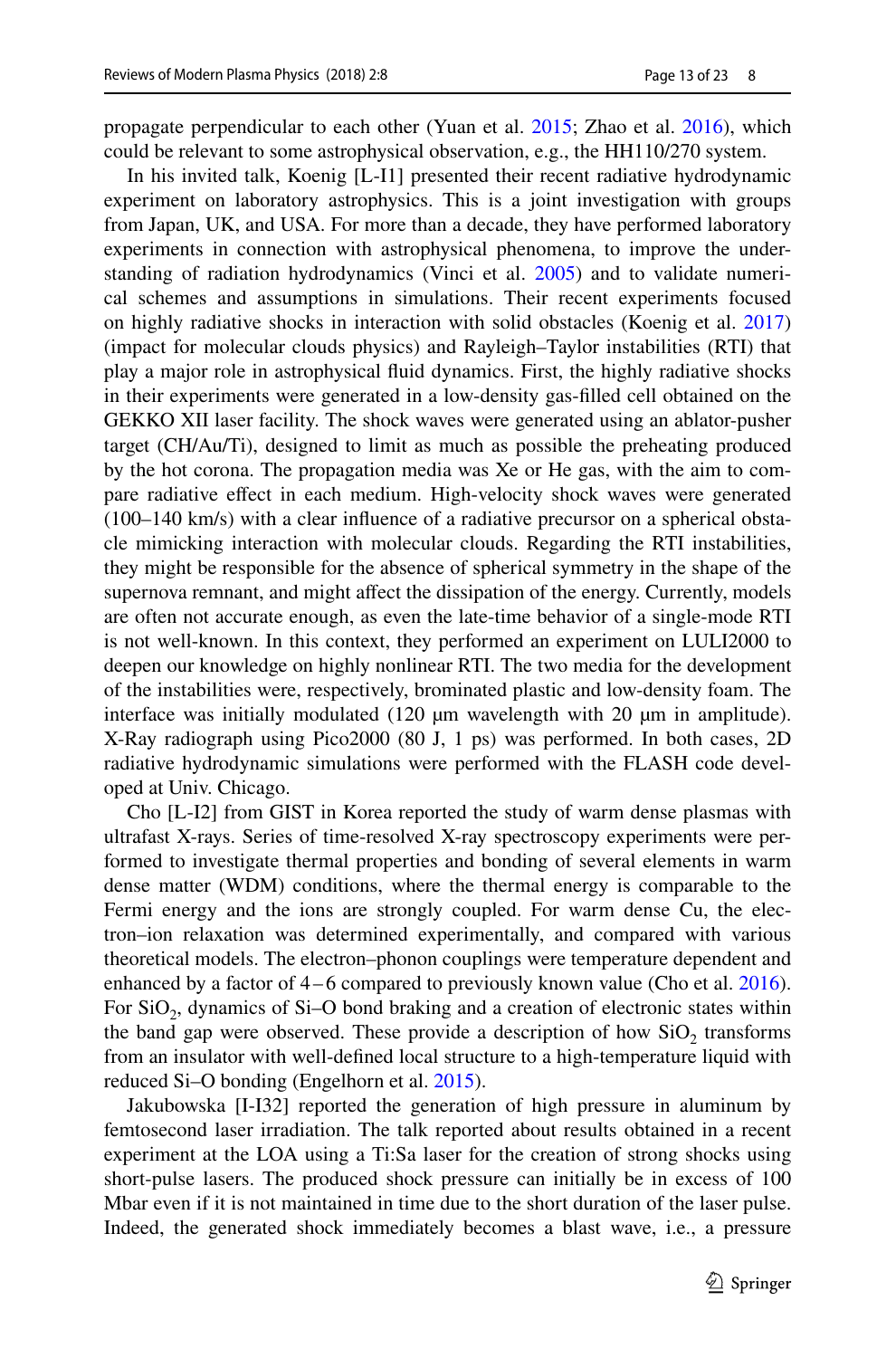pulse that travels in the material and gradually decreases its pressure. Blast waves are important in physics being present in a variety of phenomena: nuclear explosions, astrophysics (i.e., supernovae explosions), and hydrodynamics. For this reason, blast waves generated by short-pulse relatively high-intensity lasers had already been studied in gases. Works had focused on generating high Mach number blast waves (Edens et al. [2004](#page-20-41)), studying defagration and detonation (Yoh et al. [2008](#page-22-46)) and realizing experiments in the framework of laboratory astrophysics (Moore et al. [2005](#page-21-46)). Blast waves were also observed in solids (Budil et al. [2000](#page-19-14)) using a very high-energy petawatt laser at Livermore, where the involved mechanism was not discussed in detail. In the experiment by Jakubowska and collaborators, a laser system delivering 3 J in 24 fs pulses with a  $10^8$  contrast was focused at  $I \sim 10^{21}$ W/cm<sup>2</sup> on Al fat targets of diferent thicknesses 3, 6, 10, 15, and 50 µm. A streak camera was looking at the emission from target rear side. The analysis of the streak camera signal reveals a signal with three diferent phases: (1) a rapid emission following the passage of the hot electrons (due to thermal heating and to optical transition radiation), (2) a thermal decay due to plasma expansion and cooling, and (3) a fnal thermal emission peak. The transit time between two emission peaks corresponds to a supersonic velocity, supporting the evidence for shock wave generation. The work done to analyze the experimental results was divided into two steps. In the frst step, a semi-analytical model was used to calculate the energy deposition of hot electrons in the target and the building of the temperature gradient, taking into account hot electron production by the relativistic intense lasers and hot electron transport. In the second step, this temperature gradient was used as input parameter for 2D hydrodynamics simulations performed with the code CHIC (Maire et al. [2007;](#page-21-47) Breil et al. [2007](#page-19-15)). Simulations show diferent interesting phenomena like the propagation of the blast wave, and the rapid expansion of the material due to the hot electron-induced strong preheating. The two efects, reduction of density (implying an acceleration of the shock wave) and reduction of blast wave pressure (implying a deceleration) compensate each other resulting in a blast wave moving at constant velocity in the expanding material.

Batani [L-O6] reported their work on the refraction index of shock-compressed water in the megabar pressure range. The study of matter in extreme states is interesting from many felds of physics going from laboratory astrophysics to inertial confnement fusion (Batani [2016\)](#page-19-16). One particularly interesting material in the feld planetological research is water, which is one of the main components of the mantles of giant planets like Uranus and Neptune (as well as of many recently discovered extra-solar planets). The observation of large and non-symmetric magnetic felds of Uranus and Neptune has attired interest toward the phase diagram of water at very high pressure, and the possible transitions towards conducting states (either metallic or superionic). In this context, they presented results on water with diferent phases and the variation of its refraction index as pressure and temperature increases (due to the action of laser-driven shock waves) (Batani et al. [2015](#page-19-17)). Results for the refraction index of water can be grouped into three diferent categories: lower pressure and temperature (approximately  $P \sim 0.4$  Mbar and  $T \sim 0.2$  eV), higher pressure and temperature  $(P \sim 1$  Mbar,  $T \sim 0.5$  eV), and high pressures at lower temperature  $(P \sim 1.2$  Mbar,  $T \sim 0.3$  eV). The experimental results were compared to theoretical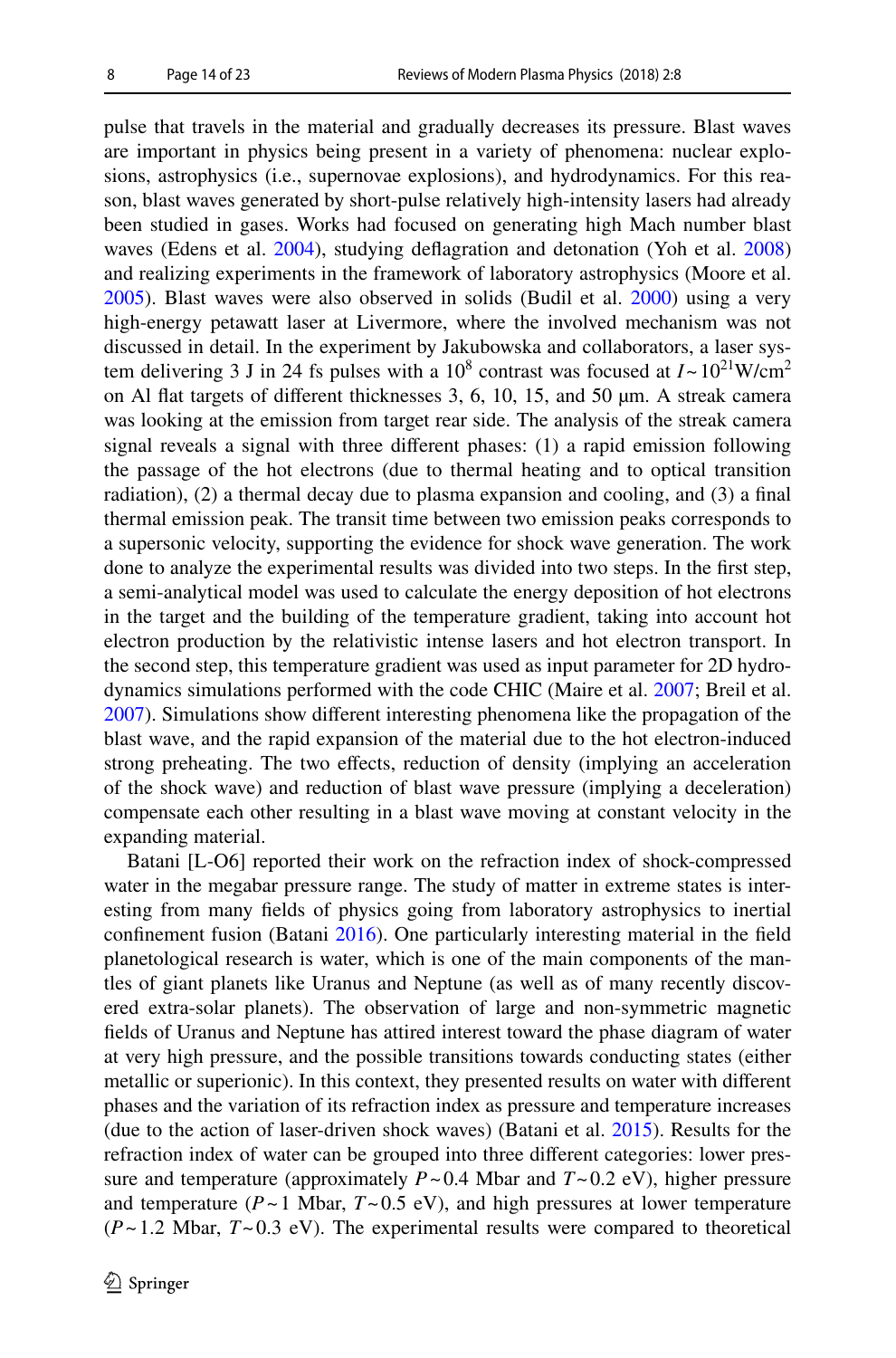calculations performed at CEA via the quantum molecular dynamic calculations with the ABINIT-ATOMPAW code (Holzwarth et al. [2007\)](#page-20-42). The optical conductivity was obtained by applying the Kubo–Greenwood formula (Mazevet et al. [2010\)](#page-21-48). Theoretical calculations produce results in the same ranges of observed experimental results and are in qualitative agreements with them. Finally, they interpolated theoretical and experimental results using an extended Lorentz–Drude model.

Short-pulse-induced hydrodynamic can be roughly divided into two regimes (Pasley et al. [2017](#page-21-49)): (1) hydro driven directly by the laser [e.g., hole boring/radiation pressure (RP) driven]; or (2) hydro driven indirectly by pressure gradients induced by heating. It is relevant to inertial fusion energy (IFE) in the areas addressing fast ignitor hotspot, fast ignitor cone-tip physics and structured collimators. In addition, short pulses enable creating extreme conditions, which may be relevant to issues in IFE and elsewhere in HED physics: (a) ICF hotspot dynamics, (b) studies of hightemperature opacity and EOS. In these cases, the hydro may or may not be a desirable feature of the short-pulse interaction. Understanding the hydrodynamic behavior under the infuence of a short pulse is however vital to designing such experiments. A range of diferent hydrodynamic efects may arise due to the illumination of a target with a short-pulse laser. Hydrodynamics in dense plasmas at sub-RP intensities is driven predominantly by pressure gradients. Modeling is challenging requiring a range of diferent codes to tackle the diferent stages of the interaction (prepulse, main pulse, later motion). In the meanwhile, few diagnostics are capable of resolving hydrodynamic behavior occurring on picosecond timescales. In addition, highenergy short-pulse laser plasma interactions generate intense competing "noise" signal, further complicating diagnosis. Pasley [L-I28] presented their study of the hydrodynamics induced on thin solid targets by the irradiation with ultra high-intensity short-pulse lasers. This work was carried out through collaboration with collaborators in TIFR in India and RAL in the UK. At TIFR, short-pulse-driven hydro has been measured directly in the lab with a pump-probe confguration, using 400 nm probe to record hydrodynamics driven by 800 nm pump beam (30 fs) at moderately high intensity  $(5 \times 10^{16} \text{ to } 1.5 \times 10^{17} \text{ W/cm}^2)$ . This has allowed showing the generation of strong shocks and also how shock strength depends on the level of laser prepulse (therefore we can "control" shock strength by changing the prepulse). Markedly higher velocities achieved in the case of high-contrast interaction (Adak et al. [2017](#page-19-18)). The generation of acoustic waves was observed with Doppler spectroscopy measurements with a temporal resolution of around 100 femtoseconds. Measurements with very high temporal resolution reveal unexpected oscillatory behavior in the refectivity. Combined refectivity and Doppler measurements could be explained by an approximately sinusoidal density disturbance propagating down the density gradient through the probed density contour (Adak et al. [2015\)](#page-19-19). The source of such a disturbance at the appropriate frequency (hundreds of GHz) was found by looking at simulation results. Simulations revealed that the prompt heating of the preformed plasma (picosecond contrast is ~10<sup>-4</sup>, nanosecond contrast is ~10<sup>-8</sup>) results in a velocity fow gradient. This drives the acoustic modulations.

In experiments carried at RAL using the VULCAN PW laser at  $I \sim 2.5 \times 10^{20}$  W/ cm<sup>2</sup> (duration 700 fs, energy 300 J) and planar target (three layers:  $X \mu m$  CH–0.2  $\mu$ m Al–4 µm CH where the thickness of the front layer was varied between 4 and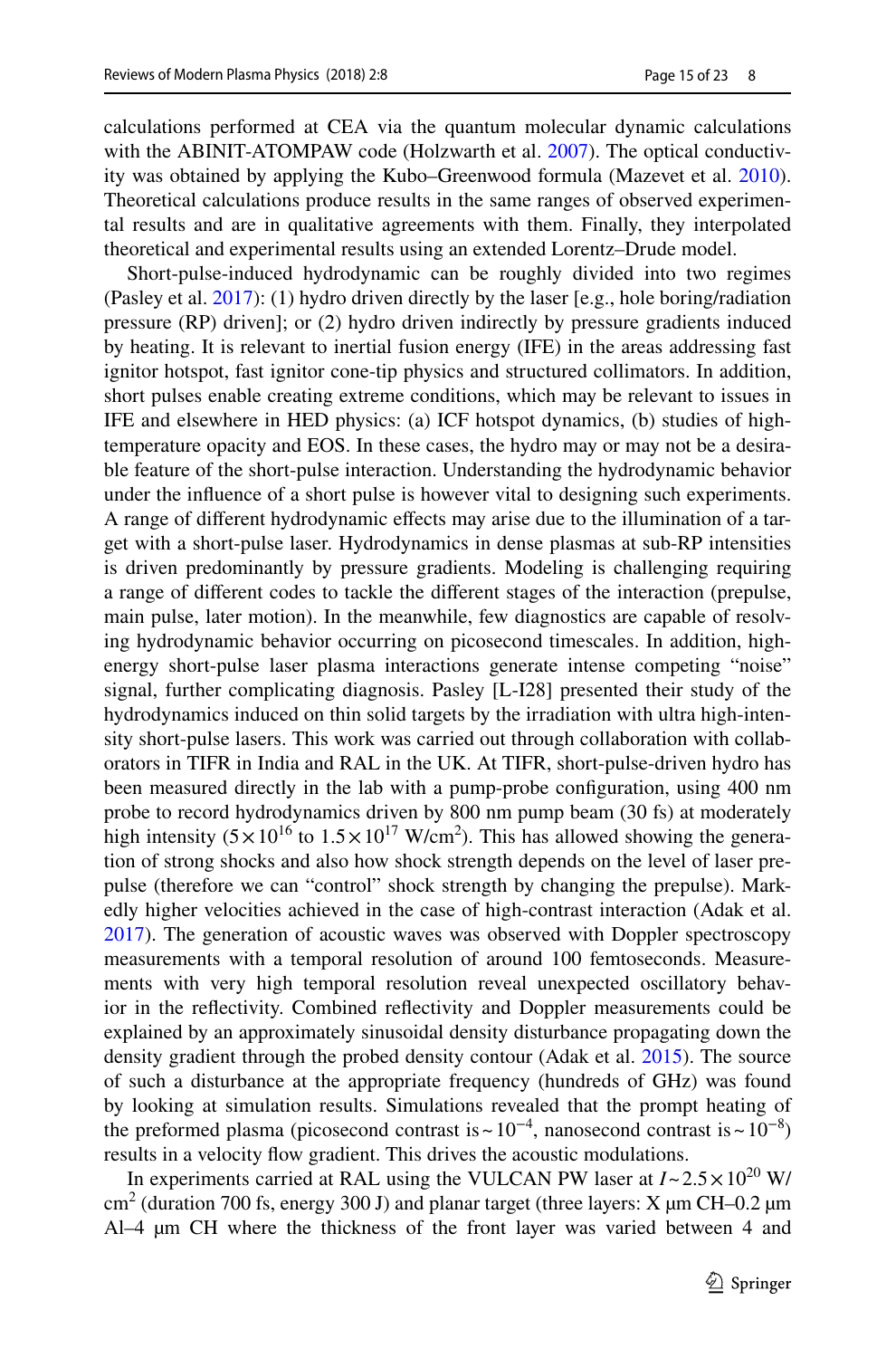$64 \mu m$ ), the emission from the rear side of the target was measured (not directly illuminated by the laser) in the XUV range using XUV multilayer mirrors (Lancaster et al. [2017\)](#page-21-50). Emission shows a characteristic "holey" shape, particularly strong in the case of targets with 4 µm CH at front. Calculations show that the formation of a ring-like emission pattern is a stable feature of these experiments. Diferent codes have been used for the rad-hydro modeling (Hyades, h2d and FLASH). They show that the ring-like emission is most pronounced (and similar to the experiment) when a compression wave is formed: pressures in these waves can run to hundreds of Mbar. Also, the radius of the ring-like emission structure formed is dependent on injection properties of the electron beam.

Hu [L-I29] reported their work on laser's interaction with magnetized plasma. A magnetized laser plasma facility was built at University of Science and Technology of China (USTC), which is composed of a nanosecond heating laser beam (6 J/527 nm/7 ns), a femtosecond detecting laser beam (2 mJ/800 nm/50 fs), and a 7–30 T pulsed magnetic feld generator (Hu et al. [2015](#page-20-43)). A series of laser plasma evolution experiments were performed (Tang et al. [2018\)](#page-22-47). First, when a high-speed plasma stream produced by laser ablated solid target expands in an external transverse magnetic feld, an asymmetric hollow plasma bubble is formed. Hall MHD simulation shows that the asymmetry of the bubble is induced by the Hall efect. Second, the enhanced laser ablation by the external 7 T magnetic feld was observed in plasma optical images. The target surface, which contacts the plasma bubble, is heated by the energy transport along the surface of the plasma bubble. Thus, the debris and the target surface surrounding the laser focus spot are ablated and increases the plasma generation. Finally, when an external magnetic feld was added along the laser channel in underdense plasma, the electron thermal transport was found to be suppressed by the magnetic feld, which enhances the plasma temperature. This may be applied to restrain the stimulated scattering process in laser fusion. They found that 20–30 T external magnetic feld was needed to mitigate the stimulated scattering process on China's SG-III prototype laser facility.

X-ray diagnostics of high-energy density states of matter are critical in this area. Zhao [L-O2] reported an experimental study of K-shell absorption spectra in dense plasma. Highly compressed warm dense matter and hot dense plasma are relevant to the states of matter in planetary interiors and inertial confnement fusion. In their work, X-ray radiation-driven shocks driven by the SG-II laser facility were adopted to generate the dense plasma under high pressure (Zhang et al. [2012;](#page-22-48) Zhao et al. [2013](#page-22-49), [2017\)](#page-22-50). In their experiment on warm dense matter, colliding shocks driven by laser-converted radiation were used to compress aluminum/silicon to over twice solid density and low temperature below 1.0 eV. X-ray absorption spectra were obtained, which provided direct information about the density, temperature, electronic, and ionic structures of dense matter. The measured K-shell edge was compared to quantum molecular dynamics calculations. In their hot dense plasma experiment, the aluminum sample was heated by M-band emission and compressed by radiation-driven shocks. The time-resolved 1 s-2p absorption features from F-like to C-like ions were observed in series with the radiation ablating.

Pikuz [L-O1] reported new diagnostics development for pump-probe experiments, which combine pulsed power lasers as pump and XFEL beams as probe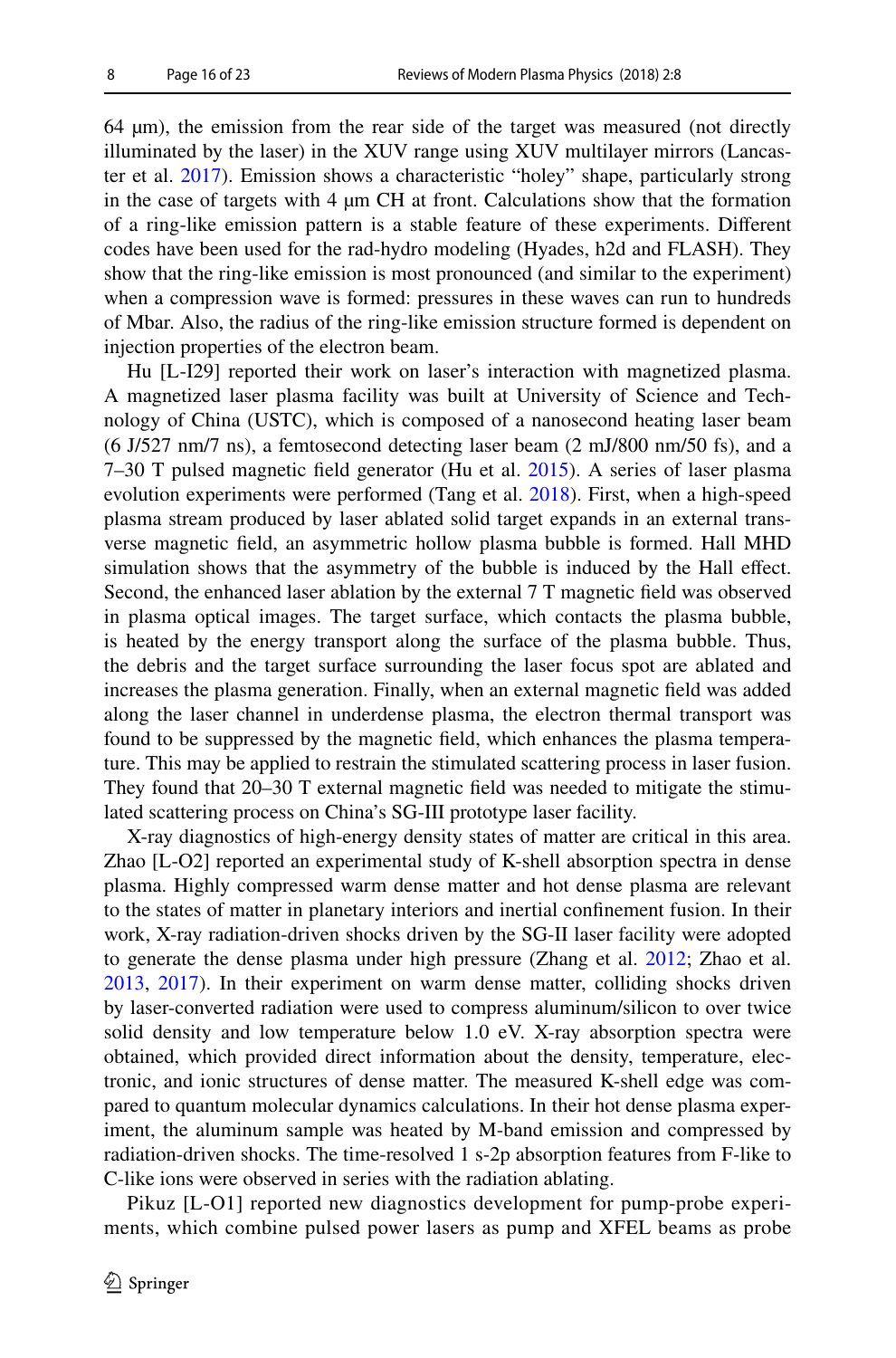to investigate the transient behavior of solid materials such as lattice dynamics. This requires proper monitoring of shock wave strength, stability of shock wave generation, initial structure of used targets and homogeneity of XFEL probe beam. A few methods have been proposed and tested to control these parameters (Pikuz et al. [2016](#page-21-51); Ruiz-Lopez et al. [2017\)](#page-21-52).

Huang [L-O4] reported simulation studies on electron energy spectrum produced in magnetic reconnection in laser-produced plasma. Based upon their 2D PIC simulation, it was found that magnetic reconnection in laser-produced plasma can be divided into two stages, squeezing stage and reconnection stage (Lu et al.  $2016$ ; Huang et al.  $2017a$ , [b\)](#page-20-26). In the first stage, due to the expanding and squeezing of the two plasma bubbles, the toroidal magnetic feld is enhanced, especially in the colliding region. The magnetic feld enhancement leads to a large Alfven speed, which is responsible for the rapid reconnection in the second stage. Two kinds of electron acceleration mechanisms are involved in the two stages, the betatron mechanism and the Fermi-like acceleration. After these acceleration processes, the electron energy spectrum shows a Maxwellian distribution at low energy and a power-law distribution at high energy.

Under very diferent laser parameters from those studies mentioned above in this section, Ji [L-I31] reported their investigation on near-QED regime of laser interaction with overdense plasma. Laser plasma interaction in the near-QED regime  $(10^{22} - 10^{25} \text{ W/cm}^2)$  exhibits exotic features other than relativity. While this regime is not yet accessible in laboratories at the moment, PIC simulation provides the most powerful tool to explore the new physics therein. They did full 3D PIC simulations to systematically investigate the interaction process at such extreme intensities and found that radiation of electrons in the laser feld could fundamentally change the particle dynamics (Ji et al. [2014a](#page-20-44), [b,](#page-20-45) [c\)](#page-20-46). First, electrons transfer a signifcant fraction of their energy to radiation, producing MeV gamma photons at a very high efficiency. Thus, the laser energy absorption channel is notably tuned in a way that electrons get less portion of energy from the laser while photons obtain more, as the laser intensity rises. Second, electrons experience strong feedbacks due to radiation reaction (RR) force. They show that the RR force could be strong enough to compensate for the expelling laser ponderomotive force, so that electrons can be trapped inside the laser pulse instead of being scattered of. This anomalous trapping mechanism leads to a dense plasma bunch confned within the most intense region of the laser beam, which may be measured in experiments in the future. Furthermore, these confined electrons fiercely emit gamma photons at efficiencies up to 35%. Therefore, ultra-bright gamma ray emission becomes the most prominent feature in such laser plasma interaction. The threshold for radiation reaction trapping of electrons is shown to be proportional to the cubic root of the ratio between the laser wavelength and the classical electron radius. In the presence of plasma, this threshold can be significantly lowered down to about  $10^{23}$  W/cm<sup>2</sup>. In a proper interaction geometry, they found that it might be possible to observe RR efect at  $10^{22}$  W/cm<sup>2</sup> intensity level by doing laser electron collision using one single laser beam irradiating a micro-channel structure.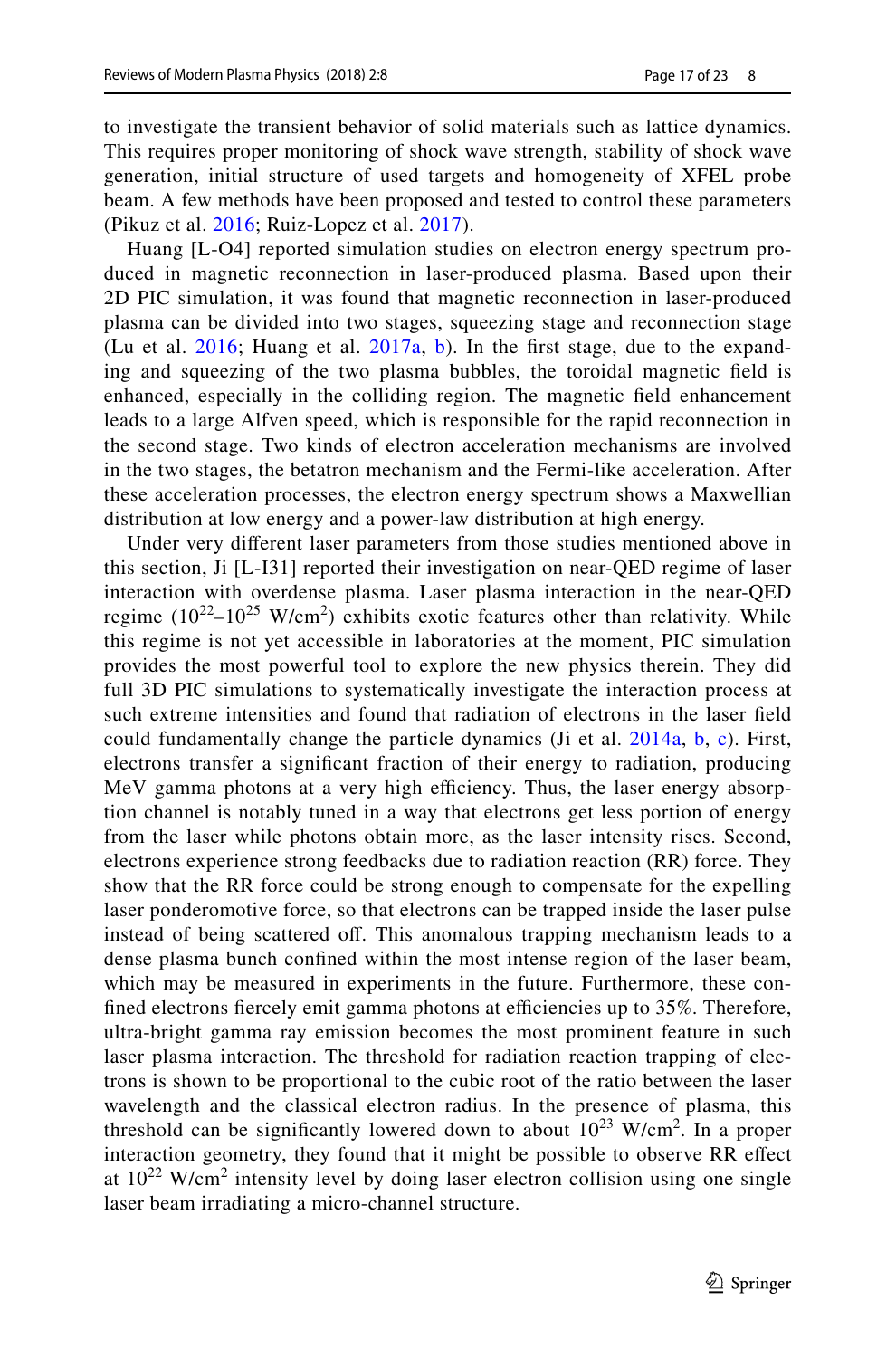# <span id="page-17-0"></span>**5 Development of high‑power laser systems for relativistic laser plasmas**

High-power laser systems are critical for all applications from laser fusion, laserdriven particle acceleration, to high-energy density physics and laboratory astro-physics (Danson et al. [2015](#page-20-47)). In Asian countries, there are significant efforts in the development of various laser systems, including 100 kJ scale systems for laser fusion, multi-100 TW and even multi-PW laser systems for laser-driven particle acceleration and high-energy density physics.

In the talk by Li and Leng [L-I9] from SIOM in Shanghai, they reported new progress of implementing a 10 PW laser facility (SULF) in Shanghai, including the generation of a 5.4 PW 24 fs laser pulses from a Ti:Sapphire crystal-based CPA (chirped pulse amplifcation) laser system and the progress on LWFA towards high-quality electron beams. Earlier in 2015, the generation of 192.3 J laser pulse from a 150 mm in diameter Ti:Sapphire crystal was demonstrated (Chu et al. [2015](#page-20-48)). In 2016, a novel temporal dual-pulse scheme was developed to suppress the parasitic lasing (PL) and transverse amplifed spontaneous emission (TASE). The maximum output energy of 202.8 J was obtained from the 150 mm diameter Ti:S booster amplifer with a pump energy of 320.0 J, corresponding to a conversion efficiency of 49.3%. The compressed pulse duration of 24.0 fs was measured with a throughput efficiency of 64%, leading to a peak power of 5.4 PW (Gan et al. [2017](#page-20-49)). The contrast is  $10^{-10}$  about 50 ps before the main pulse based on the single shot contrast measure method (Li et al. [2017b](#page-21-54)). In the end of 2016, this temporal dual-pulse pump technique was used in the 235 mm Ti:Sapphire to generate 339 J laser pulses, which is the largest Ti:Sapphire crystal and maximum output energy from Ti:Sapphire amplifer. It was estimated that it could support the 10 PW peak power output. Besides the 10 PW laser project based on Ti:Sapphire crystal, they also had demonstrated a 1 PW OPCPA laser amplifer based on a 100 mm size Lithium triborate (LiB3O5 or LBO) crystal (Yu et al. [2015\)](#page-22-51). After optimization, an amplifed energy of 45.3 J was achieved with a conversion efficiency of  $26.3\%$  in OPCPA stage. The peak power of the compressed pulse was 1.02 PW with a compressed duration of 32 fs (Yu et al. [2016a](#page-22-20), [b](#page-22-21)). Based on the front end of 10 PW laser, they built a 200 TW/1–5 Hz Ti:Sapphire laser with good performance for driving LWFA (Xu et al. [2016](#page-22-52), Wang et al. [2016\)](#page-22-19) as mentioned in Sect. [3](#page-4-0) in this report.

Kiriyama [L-I10] reported on the development of their high-contrast J-KAREN-P laser facility at Kansai Photon Science Institute in Japan. The J-KAREN-P laser facility can provide PW peak power at 0.1 Hz (Kiriyama et al. [2015\)](#page-20-50). It is based on the generation of short pulses of 30 fs and energy of 30 J after compression. The contrast of the generated pulses is better than  $10^{12}$  and the final focused intensity is higher than  $10^{22}$  W/cm<sup>2</sup>. Such laser performance can lead to signifcant progress in physical experiments. The key features of the J-KAREN-P laser system architecture are: (1) the high-contrast front end source based on a combination of some saturable absorbers and low gain OPCPA confguration, (2) the main amplifcation composed of four moderate gain Ti:Sapphire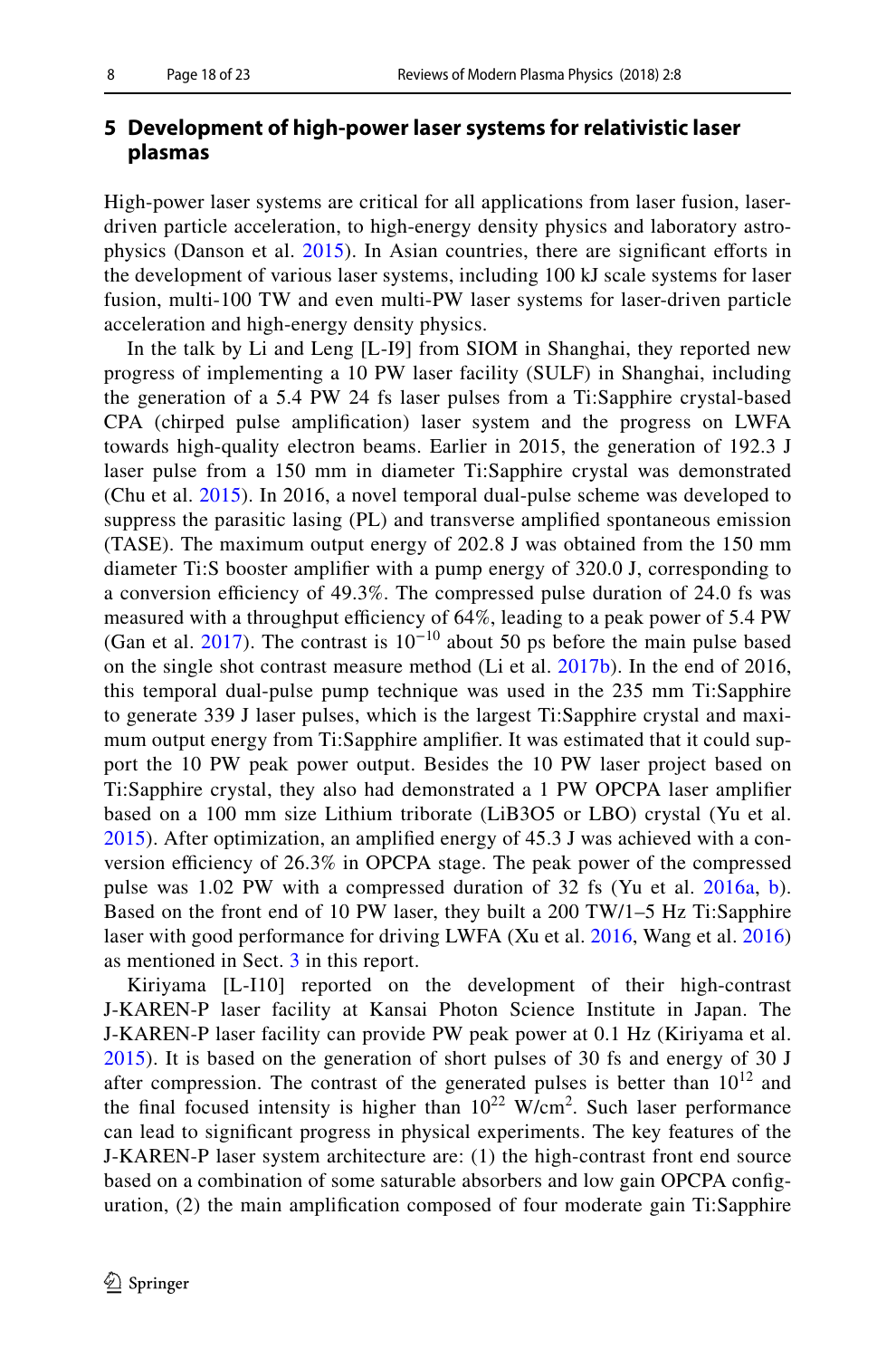amplifiers, employing simple off-axis beam expanders with low aberration,  $(3)$ the adaptive control of the residual spectral phase based on a high dynamic range Dazzler and the active wavefront correction based on a deformable mirror, (4) the main compressor stage based on four high-quality large-sized gold gratings. Using a 120 mm diameter Ti:Sapphire crystal and the total pump energy at a 0.1 Hz repetition rate, the maximum output energy of 63 J was achieved with an incident energy of 92 J. The amplified pulses are up-collimated to  $\sim$  280 mm diameter and fnally compressed in the compressor consisting of four 1480 grooves/mm gold-coated gratings of  $565 \times 360$  mm<sup>2</sup>. The measured spectrum has a bandwidth of  $\sim$  50 nm (FWHM). The obtained recompressed pulse duration is less than 30 fs. The peak power is expected to be over PW at 0.1 Hz on target. The contrast at less than 200 ps before the main pulse is  $3 \times 10^{-12}$  (detection limited). With an f/1.3 off-axis parabolic mirror, according to measurements of the focal spot and energy contained within it, a peak intensity of  $10^{22}$  W/cm<sup>2</sup> on target is achieved at the 0.3 PW power level. The J-KAREN-P laser system at the National Institutes for Quantum Beam Science and Technology (QST) is one of the leading facilities in the provision and application of ultra high-intensity lasers for the broad community. This laser has been used in a variety of pioneering and cutting-edge research, which has resulted in high-impact discoveries for high field science (Kiriyama et al. [2015;](#page-20-50) Kando et al. [2009](#page-20-51); Fukuda et al. [2013;](#page-20-52) Pirozhkov et al. [2014;](#page-21-55) Nishiuchi et al. [2015\)](#page-21-56).

At CoReLS in the Institute for Basic Science in Gwangju, Korea, two PW laser beams (1 PW, 20 fs) are in operation with the repetition rate of 0.1 Hz and a 150 TW, 25 fs Ti:Sapphire laser system is available with the repetition rate of 5 Hz as reported by Nam and Kim [L-I14, P-7], as also mentioned above in Sect. [3.1](#page-5-0). They are used for various experiments including LWFA, ion acceleration, etc. Recently, one of the two PW beamlines has been upgraded to a 4 PW 20 fs laser to explore relativistic laser plasma interactions and strong field QED effects (Sung et al. [2017\)](#page-22-17).

Kawanaka [L-I11] reported on their effort to develop high-energy laser pulses with high repetition rate. Here high energy usually means the pulse energy is over 10 J and high repetition rate means at 10 Hz or higher. Such laser systems are supposed to be important for many applications. The key challenge is that a high-energy laser pulse often require Nd:glass nanosecond laser as a pump source, which is hard to operate in high repetition rate. A few options to solve this challenge were discussed in his talk, including their "TRAM" design using cryogenic Yb:YAG ceramics (Furuse et al[.2009](#page-20-53)) and "multi-TRAM" (Divoky et al. [2015](#page-20-54)).

#### **6 Concluding remark**

The Asian community in laser plasma has been growing rapidly partially owing to the development of high-power laser technologies, which bring an extremely bright prospect of laser plasma-based applications. One of the applications is plasmabased particle accelerators and radiation sources, which show unique properties and advantages compared with those based upon conventional technologies. Other applications include high-energy density physics and laboratory astrophysics, which are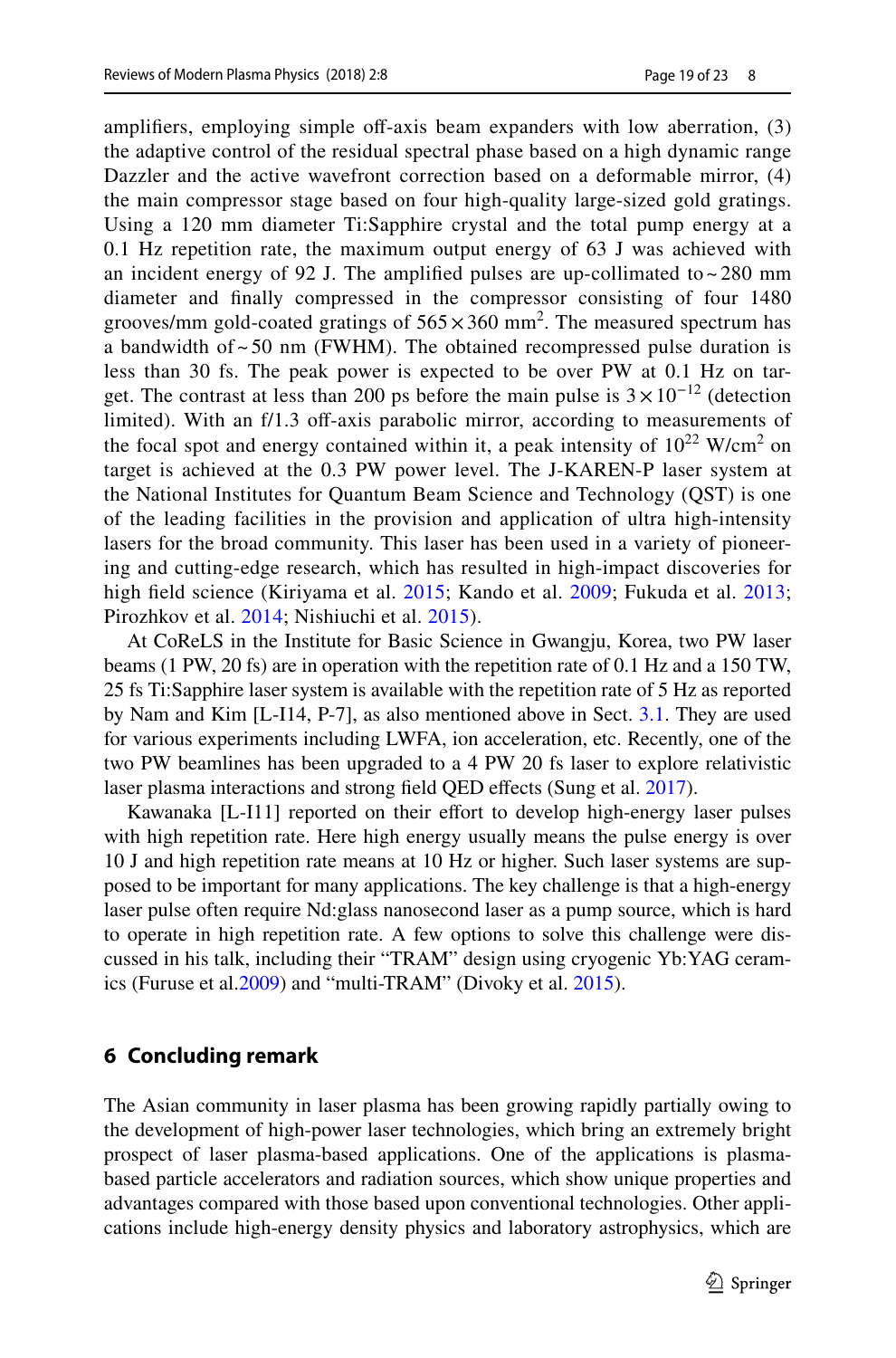attracting increasing interest. 10–100 PW scale femtosecond laser systems and highenergy mega joule nanosecond laser systems are also under the construction or to be constructed in some Asian countries, which enable one to investigate laser plasma physics and applications in the unexplored new regimes. It appears that the feld of laser plasma studies becomes more and more interdisciplinary, covering nonlinear optics, atomic physics, accelerator physics, nuclear physics, astrophysics, condensed matter physics, and QED physics. Asian research groups can make more signifcant contributions to this feld with the prospects of more investment and more advanced facilities available in the Asian–Pacifc region. More close collaboration among diferent groups and diferent countries in the Asian–Pacifc region in this feld is highly desirable in this area.

**Acknowledgements** I would like to thank the all speakers who presented their work at the laser plasma sessions of this conference, in particular, M. Chen, D. Batani, L. Ji, H. T. Kim, M. Koenig, K. Lan, X. Y. Leng, M. Murakami, J. Pasley, and W. M. Wang, who provided highly valuable assistance in producing this summary report.

#### **Compliance with ethical standards**

**Confict of interest** I state that there is no confict of interest concerning the contents in the report.

**Open Access** This article is distributed under the terms of the Creative Commons Attribution 4.0 International License ([http://creativecommons.org/licenses/by/4.0/\)](http://creativecommons.org/licenses/by/4.0/), which permits unrestricted use, distribution, and reproduction in any medium, provided you give appropriate credit to the original author(s) and the source, provide a link to the Creative Commons license, and indicate if changes were made.

### **References**

- Abstracts of 1st Asia–Pacifc conference on plasma physics, plenary ([http://aappsdpp.org/DPPProgram](http://aappsdpp.org/DPPProgramlatest/wholeitem/Plenarysessions.html) [latest/wholeitem/Plenarysessions.html\)](http://aappsdpp.org/DPPProgramlatest/wholeitem/Plenarysessions.html) and topical session [\(http://aappsdpp.org/DPPProgramlates](http://aappsdpp.org/DPPProgramlatest/topical_session.html) [t/topical\\_session.html\)](http://aappsdpp.org/DPPProgramlatest/topical_session.html). Names with presentation number are given for reference
- <span id="page-19-19"></span>A. Adak et al., Phys. Rev. Lett. **114**, 115001 (2015)
- <span id="page-19-18"></span>A. Adak et al., Phys. Plasmas **24**, 072702 (2017)
- <span id="page-19-7"></span>C. Aniculaesei et al., Rev. Sci. Instrum. **89**, 025110 (2018)
- <span id="page-19-3"></span>S. Atzeni, J. Meyer-ter-Vehn, *The Physics of Inertial Fusion* (Oxford Science, Oxford, 2004)
- <span id="page-19-6"></span>M. Bailly-Grandvaux et al., Nat. Commun. **9**, 102 (2018)
- <span id="page-19-1"></span>D. Batani et al., Physica Scripta **T161**, 014016 (2014)
- <span id="page-19-17"></span>D. Batani, K. Jakubowska et al., Europhys. Lett. **112**, 49901 (2015)
- <span id="page-19-16"></span>D. Batani, Europhys. Lett. **114**, 65001 (2016)
- <span id="page-19-15"></span>J. Breil et al., J. Comp. Phys. **224**, 785 (2007)
- <span id="page-19-14"></span>K. Budil et al., Astrophys. J. **127**, 261 (2000)
- <span id="page-19-0"></span>E.M. Campbell et al., Matter Radiat. Extremes **2**, 37 (2017)
- <span id="page-19-4"></span>H. Cao et al., Phys. Plasmas **24**, 082701 (2017)
- <span id="page-19-2"></span>A. Casner et al., High Energy Density Phys. **17**, 2–11 (2015)
- <span id="page-19-13"></span>C.-L. Chang et al., Phys. Rev. E **75**, 036402 (2007)
- <span id="page-19-11"></span>H.X. Chang, B. Qiao et al., Phys. Rev. E **92**, 053107 (2015)
- <span id="page-19-12"></span>H.X. Chang, B. Qiao et al., Sci. Rep. **7**, 45031 (2017)
- <span id="page-19-8"></span>M. Chen et al., J. Appl. Phys. **99**, 056109 (2006)
- <span id="page-19-10"></span>M. Chen et al., Light Sci. Appl. **5**, 16015 (2016)
- <span id="page-19-9"></span>P. Chen, R.J. Noble, A.I.P. Conf, Proc. **156**, 222 (1986)
- <span id="page-19-5"></span>Y. Chen et al., Matter Radiat. Extremes **2**, 77 (2017)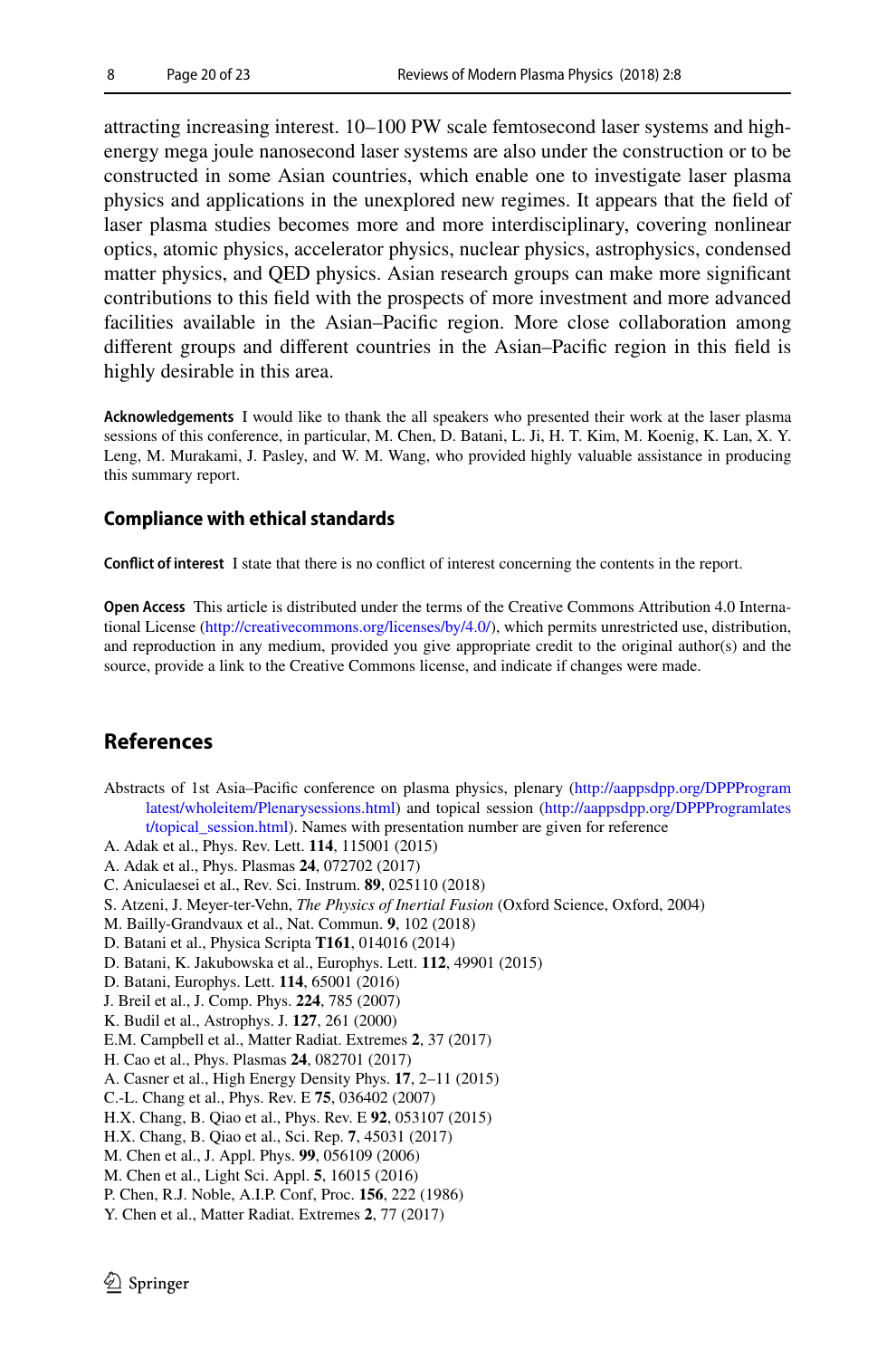- <span id="page-20-10"></span>Y. Chen et al., Phys. Plasmas **25**, 022702 (2018)
- <span id="page-20-39"></span>B.I. Cho et al., Sci. Rep. **6**, 18843 (2016)
- <span id="page-20-48"></span>Y. Chu et al., Opt. Lett. **40**, 5011 (2015)
- <span id="page-20-33"></span>H. Daido, M. Nishiuchi, A.S. Pirozhkov, Rep. Prog. Phys. **75**, 056401 (2012)
- <span id="page-20-47"></span>C. Danson et al., High Power Laser Sci. Eng. **3**, e3 (2015)
- <span id="page-20-54"></span>M. Divoky et al., Opt. Lett. **40**, 855 (2015)
- <span id="page-20-36"></span>R.P. Drake, *High-energy-density physics: fundamentals, inertial fusion, and experimental astrophysics* (Springer, Heidelberg, 2006)
- <span id="page-20-7"></span>H. Duan et al., Phys. Plasmas **22**, 092704 (2015)
- <span id="page-20-41"></span>A.D. Edens et al., Phys. Plasmas **11**, 4968 (2004)
- <span id="page-20-2"></span>C.B. Edwards, C.N. Danson, High Power Laser Sci. Eng. **3**, e4 (2015)
- <span id="page-20-18"></span>S. Eliezer et al., Phys. Plasmas **23**, 050704 (2016)
- <span id="page-20-40"></span>K. Engelhorn et al., Phys. Rev. B **91**, 214305 (2015)
- <span id="page-20-28"></span>E. Esarey et al., IEEE Trans. Plasma Sci. **24**, 252 (1996)
- <span id="page-20-20"></span>E. Esarey et al., Rev. Mod. Phys. **81**, 1229 (2009)
- <span id="page-20-52"></span>Y. Fukuda et al., Radiat. Measur. **50**, 92–96 (2013)
- <span id="page-20-53"></span>H. Furuse et al., Opt. Lett. **34**, 3439 (2009)
- <span id="page-20-49"></span>Z. Gan et al., Opt. Express **25**, 5169 (2017)
- <span id="page-20-22"></span>A. Giulietti, Laser-driven particle acceleration towards radiobiology and medicine (Springer Switzerland, 2016), [https://doi.org/10.1007/978-3-319-31563-8\\_7](https://doi.org/10.1007/978-3-319-31563-8_7)
- <span id="page-20-13"></span>Y. Gu et al., High Power Laser & Part. Beams **27**, 27110101 (2015)
- <span id="page-20-24"></span>N.A.M. Hafz et al., High Power Laser Sci. Eng. **4**, e24 (2016)
- <span id="page-20-11"></span>L. Hao et al., Phys. Plasmas **21**, 072705 (2014)
- <span id="page-20-3"></span>X.T. He et al., Phys. Plasmas **23**, 082706 (2016)
- <span id="page-20-42"></span>N. A. Holzwarth, M. Torrent, F. Jollet, ATOMPAW: pwpaw.wfu.edu; ATOMPAW2 ABINIT: [www.abini](http://www.abinit.org) [t.org](http://www.abinit.org) (2007)
- <span id="page-20-16"></span>H. Hora et al., Energy Environ. Sci. **3**, 479 (2010)
- <span id="page-20-15"></span>H. Hora et al., Laser Part. Beams **32**, 607 (2015)
- <span id="page-20-17"></span>H. Hora et al., High Power Laser Sci. Eng. **4**, e35 (2016)
- <span id="page-20-30"></span>C.-T. Hsieh et al., Phys. Rev. Lett. **96**, 095001 (2006)
- <span id="page-20-31"></span>C.-T. Hsieh et al., J. Korean Phys. Soc. **53**, 3719 (2008)
- <span id="page-20-43"></span>G.Y. Hu et al., Plasma Sci. Technol **17**, 134 (2015)
- <span id="page-20-25"></span>K. Huang et al., Phys. Plasmas **24**, 041406 (2017a)
- <span id="page-20-26"></span>T.W. Huang et al., Appl. Phys. Lett. **110**, 021102 (2017b)
- <span id="page-20-27"></span>Y.S. Huang, Sci. Rep. **5**, 15866 (2015)
- <span id="page-20-32"></span>T.-S. Hung et al., Phys. Plasma **19**, 063109 (2012)
- <span id="page-20-6"></span>W.Y. Huo et al., Phys. Plasmas **21**, 114503 (2014)
- <span id="page-20-8"></span>W.Y. Huo et al., Matter Radiat. Extremes **1**, 2 (2016a)
- <span id="page-20-9"></span>W.Y. Huo et al., Phys. Rev. Lett. **117**, 025002 (2016b)
- <span id="page-20-1"></span>O.A. Hurricane et al., Nature **506**, 343 (2014)
- <span id="page-20-37"></span>S. Ichimaru, Rev. Mod. Plasma Phys. **1**, 6 (2017)
- <span id="page-20-44"></span>L.L. Ji et al., Phys. Rev. Lett. **112**, 145003 (2014a)
- <span id="page-20-45"></span>L.L. Ji et al., Phys. Plasmas **21**, 023109 (2014b)
- <span id="page-20-46"></span>L.L. Ji et al., Eur. Phys. J. Special Topics **233**, 1069 (2014c)
- <span id="page-20-51"></span>M. Kando et al., Phys. Rev. Lett. **103**, 235003 (2009)
- <span id="page-20-19"></span>M. Karasik et al., Phys. Rev. Lett. **114**, 085001 (2015)
- <span id="page-20-0"></span>P.K. Kaw, Rev. Mod. Plasma Phys. **1**, 2 (2017)
- <span id="page-20-34"></span>A.J. Kemp, L. Divol, Phys. Rev. Lett. **109**, 195005 (2012)
- <span id="page-20-14"></span>M. Key et al., Phys. Plasmas **15**, 022701 (2008)
- <span id="page-20-35"></span>K.N. Kim, K. Lee et al., Phys. Plasmas **23**, 033119 (2016)
- <span id="page-20-21"></span>H.T. Kim et al., Phys. Rev. Lett. **111**, 165002 (2013)
- <span id="page-20-23"></span>H.T. Kim et al., Sci. Rep. **7**, 10203 (2017)
- <span id="page-20-50"></span>H. Kiriyama et al., IEEE J. Quantum Electron. **21**, 1601118 (2015)
- <span id="page-20-12"></span>R. Kodama et al., Nature **412**, 798 (2001)
- <span id="page-20-38"></span>M. Koenig et al., Phys. Plasmas **24**, 082707 (2017)
- <span id="page-20-29"></span>C.-C. Kuo et al., Phys. Rev. Lett. **98**, 033901 (2007)
- <span id="page-20-4"></span>K. Lan et al., Phys. Plasmas **21**, 010704 (2014a)
- <span id="page-20-5"></span>K. Lan et al., Phys. Plasmas **21**, 052704 (2014b)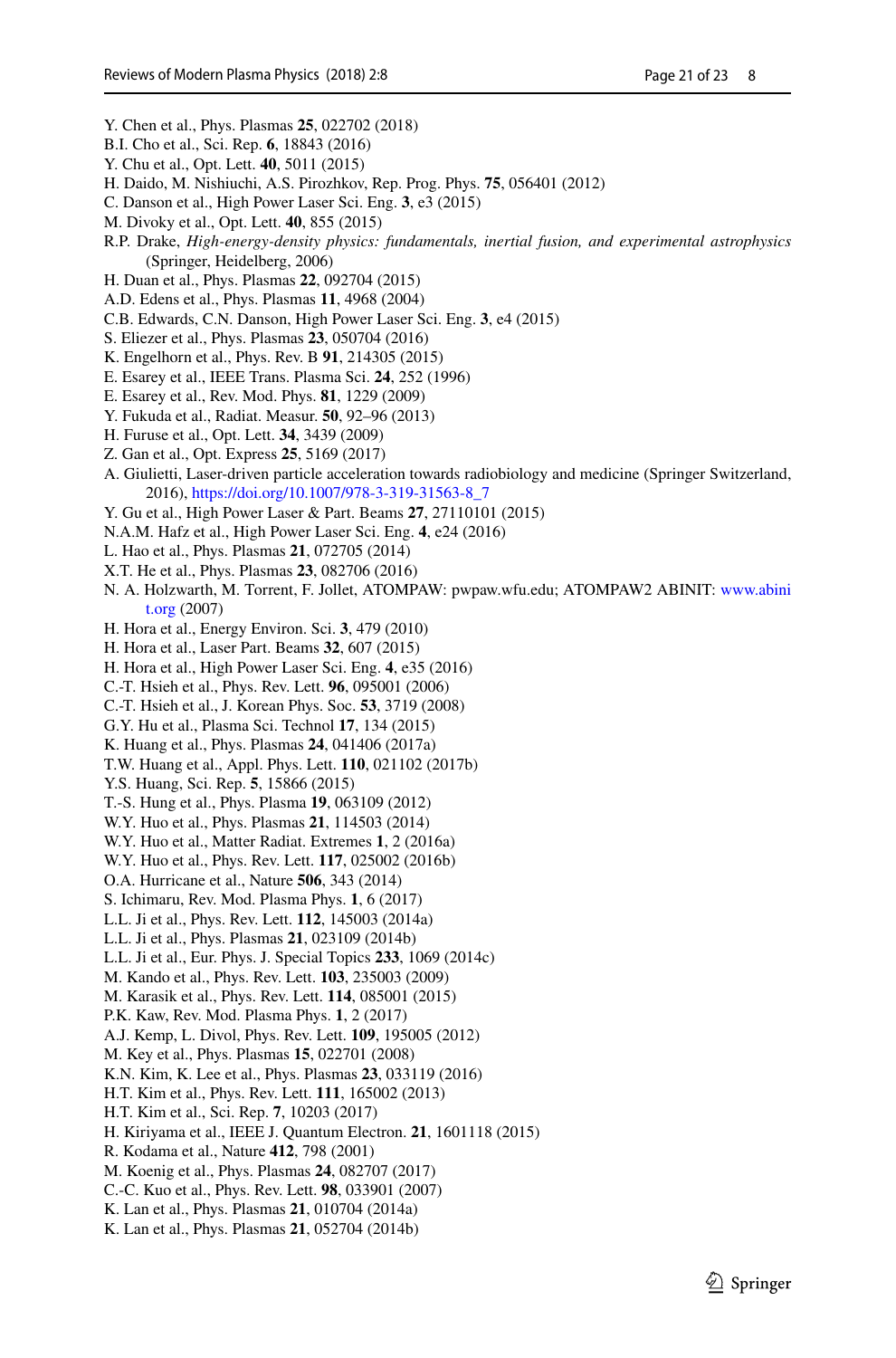<span id="page-21-56"></span><span id="page-21-55"></span><span id="page-21-54"></span><span id="page-21-53"></span><span id="page-21-52"></span><span id="page-21-51"></span><span id="page-21-50"></span><span id="page-21-49"></span><span id="page-21-48"></span><span id="page-21-47"></span><span id="page-21-46"></span><span id="page-21-45"></span><span id="page-21-44"></span><span id="page-21-43"></span><span id="page-21-42"></span><span id="page-21-41"></span><span id="page-21-40"></span><span id="page-21-39"></span><span id="page-21-38"></span><span id="page-21-37"></span><span id="page-21-36"></span><span id="page-21-35"></span><span id="page-21-34"></span><span id="page-21-33"></span><span id="page-21-32"></span><span id="page-21-31"></span><span id="page-21-30"></span><span id="page-21-29"></span><span id="page-21-28"></span><span id="page-21-27"></span><span id="page-21-26"></span><span id="page-21-25"></span><span id="page-21-24"></span><span id="page-21-23"></span><span id="page-21-22"></span><span id="page-21-21"></span><span id="page-21-20"></span><span id="page-21-19"></span><span id="page-21-18"></span><span id="page-21-17"></span><span id="page-21-16"></span><span id="page-21-15"></span><span id="page-21-14"></span><span id="page-21-13"></span><span id="page-21-12"></span><span id="page-21-11"></span><span id="page-21-10"></span><span id="page-21-9"></span><span id="page-21-8"></span><span id="page-21-7"></span><span id="page-21-6"></span><span id="page-21-5"></span><span id="page-21-4"></span><span id="page-21-3"></span><span id="page-21-2"></span><span id="page-21-1"></span><span id="page-21-0"></span>K. Lan et al., Phys. Plasmas **21**, 090704 (2014c) K. Lan, J. Liu, Z. Li et al., Matter Radiat. Extremes **1**, 8 (2016) K. Lan, Peng Song, Phys. Plasmas **24**, 052707 (2017) K. Lancaster et al., Phys. Plasmas **24**, 083115 (2017) K.F.F. Law et al., App. Phys. Lett. **108**, 091104 (2016) W.P. Leemans et al., Phys. Rev. Lett. **113**, 245002 (2014) M. Li, J.X. Wang et al., Phys. Plasma **24**, 013117 (2017a) S. Li, K. Lan, J. Liu, Laser Part. Beams **33**, 731 (2015) S. Li et al., Opt. Express **25**, 17488 (2017b) Z. Li, D. Yang, S. Li et al., Phys. Plasmas **24**, 072711 (2017c) J.D. Lindl, Phys. Plasmas **2**, 3933 (1995) M.-W. Lin et al., Phys. Plasma **13**, 110701 (2006) B. Liu et al., Phys. Rev. Lett. **110**, 045002 (2013) B. Liu et al., Phys. Plasmas **22**, 080704 (2015) X. Liu, Y.T. Li, Y. Zhang et al., New J. Phys. **13**, 093001 (2011) S. Lu et al., New J. Phys. **18**, 013051 (2016) J. Luo, M. Chen et al., Sci. Rep. **6**, 29101 (2016) J. Luo, M. Chen et al., Phys. Rev. Lett. **120**, 154801 (2018) A. Macchi et al., Rev. Mod. Phys. **85**, 751 (2013) P.-H. Maire et al., SIAM JSC **29**, 1781 (2007) M. Malay et al., Sci. Rep. **7**, 3871 (2017) V.M. Malkin et al., Phys. Rev. Lett. **82**, 4448 (1999) S. Mazevet et al., High Energy Density Phys. **6**, 84 (2010) H.M. Milchberg et al., Phys. Plasmas **3**, 2149 (1996) J.-L. Miquel, J. Phys: Conf. Ser. **717**, 012084 (2016) M. Mirzaie et al., Sci. Rep. **5**, 14659 (2015) Y. Mizuta et al., Phys. Rev. ST. **15**, 121301 (2012) A.S. Moore et al., Phys. Plasmas **12**, 052707 (2005) A. Morace et al., Proc. SPIE **10328**, 103280U (2017) A. Mukherjee, S. Sengupta, Phys. Plasmas **23**, 092112 (2016a) A. Mukherjee, S. Sengupta, Breaking of large amplitude electron plasma wave in a Maxwellian plasma. ArXiv preprint arXiv **1605**, 05518 (2016b) M. Murakami, K. Mima, Phys. Plasmas **16**, 103108 (2009) N. Nakanii et al., Phys. Rev. ST **18**, 021303 (2015) M. Nishiuchi et al., Phys. Plasmas **22**, 033107 (2015) M. Nishikino et al., Phys. Plasmas **9**, 1381 (2002) R. Nora et al., Phys. Plasmas **21**, 056316 (2014) S.P. Obenschain et al., Phys. Plasmas **9**, 2234 (2002) C.-H. Pai et al., Phys. Plasma **12**, 070707 (2005) C.-H. Pai et al., Opt. Lett. **31**, 984 (2006) C.-H. Pai et al., Phys. Rev. A **82**, 063804 (2010) A. Picciotto et al., Phys. Rev. X **4**, 031030 (2014) A. Pikuz et al., J. Appl. Phys. **120**, 035901 (2016) Y. Ping et al., Phys. Rev. E **62**, R4532 (2000) A.S. Pirozhkov et al., New J. Phys. **16**, 093003 (2014) J. Pasley et al., AIP Conf. Proc. **1824**, 020004 (2017) R. Rajeev et al., Nat. Phys. **9**, 185 (2013) R. Rajeev et al., New J. Phys. **17**, 023033 (2015) B.A. Remington et al., Rev. Mod. Phys. **78**, 755–807 (2006) M. Ruiz-Lopez et al., J. Synchr. Rad. **24**, 196–204 (2017) J.J. Santos et al., J. Plasma Fusion Res. **93**, 170–176 (2017) J.J. Santos et al., New J. Phys. **17**, 083051 (2015) R. Sauerbrey et al., Phys. Plasmas **3**, 4712 (1996) S. Sengupta et al., Plasma Phys. Control. Fusion **53**, 074014 (2011) Z.-M. Sheng et al., Appl. Phys. B **77**, 673 (2003) H. Shiraga et al., Plasma Phys. Controlled Fusion **53**, 124029 (2011) Y. Shou, Y. Geng, Q. Liao et al., J. Phys: Conf. Ser. **874**, 012043 (2017) J. Schreiber, F. Bell, Z. Najmudin, High Power Laser Sci. Eng. **2**, e41 (2014)